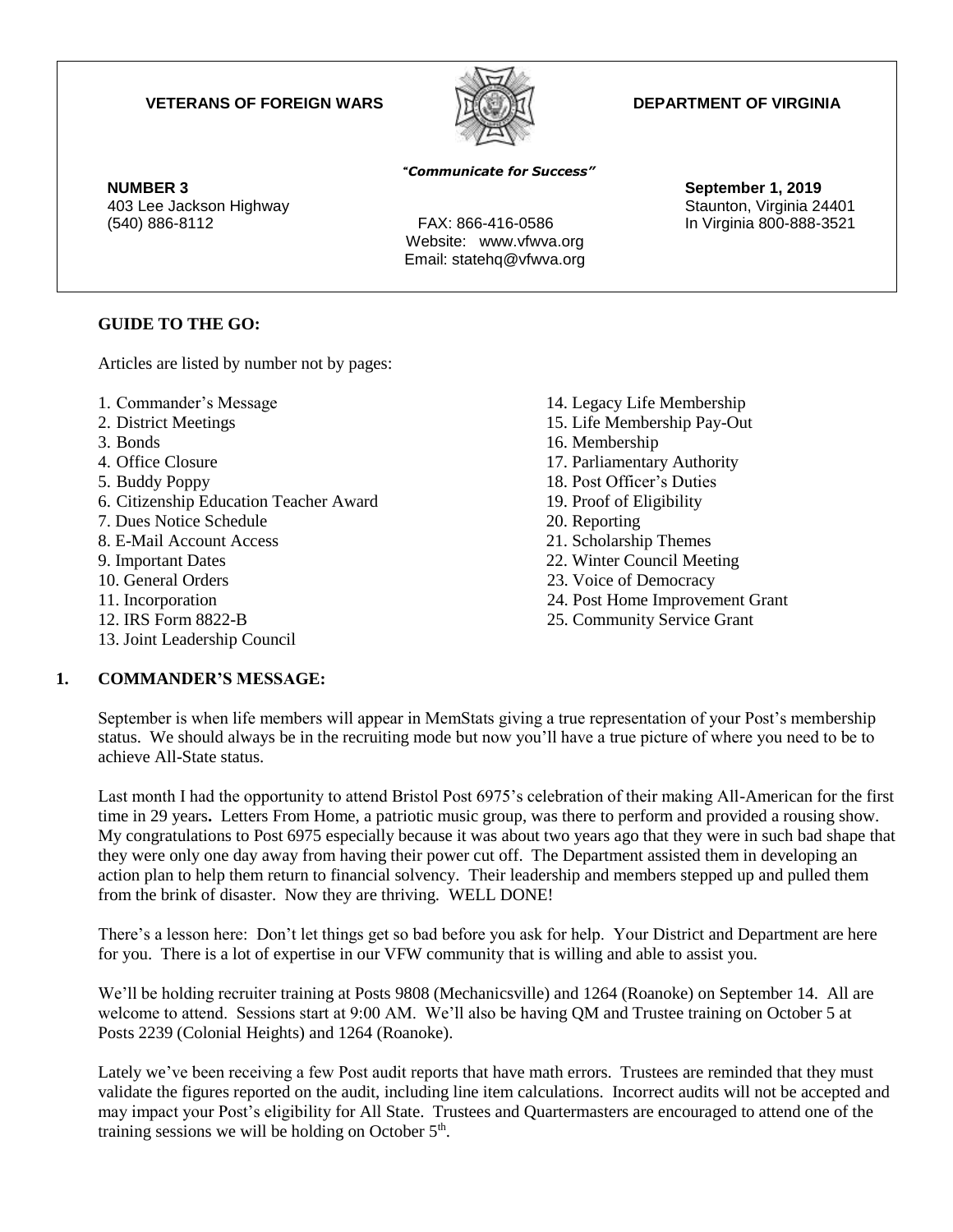Commander-in-Chief Doc Schmitz has modified his All-American plan to allow Posts to pay for Patriot's Pen, Voice of Democracy and Teacher Awards instead of submitting them. Any Post can donate \$75 to National in lieu of a Patriot's Pen, Voice of Democracy or each of the three Teacher categories. The deadline for submissions and donations in lieu of submissions, will coincide with the Posts' entry deadline of midnight October 31st, 2019.

Donations made to replace a Voice of Democracy, Patriot's Pen or National Citizenship Education Teachers Awards will only be accepted through the following link. Do not donate through your Department or by any other means.

#### [https://VFWPrograms.formstack.com/forms/vfw\\_programs\\_donation](https://vfwprograms.formstack.com/forms/vfw_programs_donation)

Posts in Virginia must still participate in **AT LEAST 2 of 3** of the following programs for All-State: Voice of Democracy - submit a student to the District level for judging, Patriot's Pen - submit a student to the District level for judging and Teacher of the Year - submit a teacher to the District level for judging. Donations to National in lieu of any entry are not permitted for All-State.

So now is the time to get started if you haven't already because the deadlines are fast approaching. Also consider sharing entries with another Post that may be having difficulty getting entrants. It benefits the community by making more awards available when more Posts participate.

> Respectfully, Rick Raskin State Commander

#### **2. DISTRICT MEETINGS:**

| 1 <sup>st</sup> | Date:     | 11/16/19                           |                 |           |                               |
|-----------------|-----------|------------------------------------|-----------------|-----------|-------------------------------|
|                 | Lunch:    | to follow the meeting              | 6 <sup>th</sup> | Date:     | 11/17/19                      |
|                 | Meeting:  | 11:00 AM                           |                 | Meeting:  | 2:00 PM                       |
|                 | Location: | <b>TBD</b>                         |                 | Location: | <b>VAMC</b> Salem             |
|                 | Rep:      | <b>State Commander Rick Raskin</b> |                 |           | Bldg 75 2 <sup>nd</sup> Floor |
|                 |           |                                    |                 |           | 1970 Roanoke Blvd.            |
| 2 <sup>nd</sup> | Date:     | 11/16/19                           |                 | Rep:      | Judge Advocate Eddie Reasor   |
|                 | Lunch:    | Noon                               |                 |           |                               |
|                 | Meeting:  | 1:00 PM                            | 7 <sup>th</sup> | Date:     | 1/18/20                       |
|                 | Location: | Post 3160 Norfolk                  |                 | Meeting:  | 11:30 AM                      |
|                 |           | 111A View Avenue                   |                 | Location: | Post 2447 Edinburg            |
|                 | Rep:      | Surgeon Geoff Lyster               |                 |           | 100 Veterans Way              |
|                 |           |                                    |                 | Rep:      | Judge Advocate Eddie Reasor   |
| 3 <sup>rd</sup> | Date:     | 11/09/19                           |                 |           |                               |
|                 | Meeting:  | 10:00 AM                           | 8 <sup>th</sup> | Date:     | 11/17/19                      |
|                 | Lunch:    | to follow Meeting                  |                 | Lunch:    | 12:00 Noon                    |
|                 | Location: | <b>TBD</b>                         |                 | Meeting:  | 1:00 PM                       |
|                 |           |                                    |                 | Location: | Post 7589                     |
|                 | Rep:      | <b>JVC Butch Schupska</b>          |                 |           | 9304 Centreville Road         |
|                 |           |                                    |                 | Rep:      | Surgeon Geoff Lyster          |
| 4 <sup>th</sup> | Date:     | 11/16/19                           |                 |           |                               |
|                 | Meeting:  | 1:00 PM                            |                 |           |                               |
|                 | Location: | Post 7059 Farmville                | 9 <sup>th</sup> | Date:     | 09/29/19                      |
|                 |           | 1616 Graham Road                   |                 | Lunch:    | 12 Noon                       |
|                 | Rep:      | Sr. Vice Commander Eric Mallett    |                 | Meeting:  | 1:00 PM                       |
|                 |           |                                    |                 | Location: | Post 9696 Bluefield           |
| 5 <sup>th</sup> | Date:     | 11/16/19                           |                 |           | 131 Lovelane St               |
|                 | Meeting:  | 1:00 PM                            |                 | Rep:      | Judge Advocate Eddie Reasor   |
|                 | Location: | Post 4637 Martinsville             |                 |           |                               |
|                 |           | 2327 Old Chatham Road              |                 |           |                               |
|                 | Rep:      | Chief-of-Staff Tom Hines           |                 |           |                               |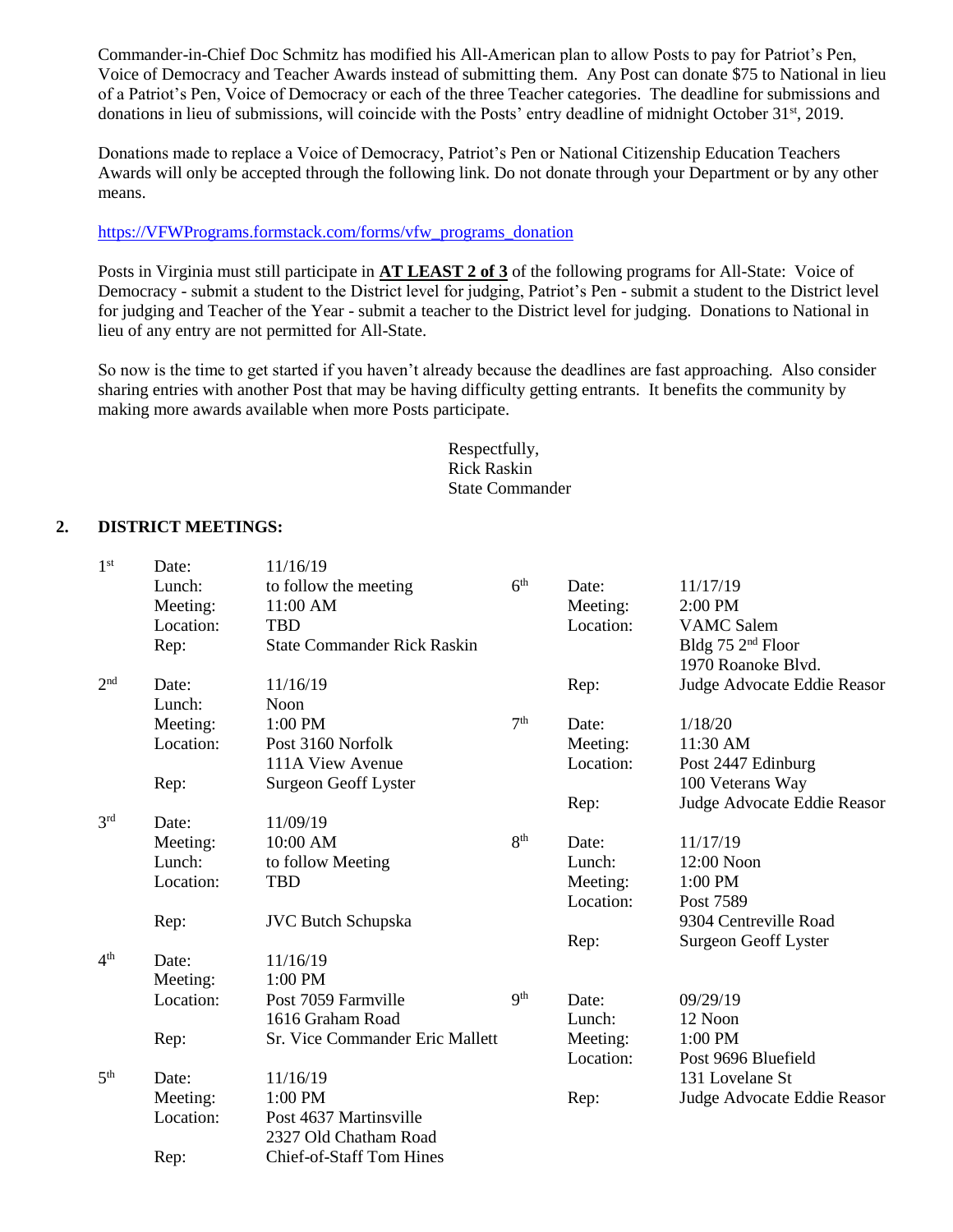| 10 <sup>th</sup> | Date:     | 09/15/19                  | 12 <sup>th</sup> | Date:         | 11/02/19                               |
|------------------|-----------|---------------------------|------------------|---------------|----------------------------------------|
|                  | SOI:      | 9:00 AM                   |                  | Registration: | 10:00 AM                               |
|                  | Meeting:  | $1:00$ PM                 |                  | Meeting:      | 11:00 AM                               |
|                  | Location: | Post 1177 Leesburg        |                  | Lunch:        | To follow Meeting                      |
|                  |           | 401 Old Waterford Rd      |                  | Location:     | Post 6975 Bristol                      |
|                  | Rep:      | Surgeon Geoff Lyster      |                  |               | 14 16 <sup>th</sup> Street Bristol, TN |
|                  |           |                           |                  | Rep:          | <b>Inspector Gary Adams</b>            |
| 11 <sup>th</sup> | Date:     | 09/14/19                  |                  |               |                                        |
|                  | SOI:      | $9:30 \text{ AM}$         | 13 <sup>th</sup> | Date          | 11/16/19                               |
|                  | Meeting:  | 11:30 AM                  |                  | Meeting:      | 12:00 Noon                             |
|                  | Location: | Post 632 Harrisonburg     |                  | Location:     | Post 1827 Charlottesville              |
|                  |           | 450 Waterman Drive        |                  |               | 1170 River Road                        |
|                  | Rep:      | <b>JVC Butch Schupska</b> |                  | Rep:          | <b>JVC Butch Shupska</b>               |
|                  |           |                           |                  |               |                                        |

#### **3. BONDS:**

**All bonds expired August 31, 2019.** Please see the July and August General Orders for the rate schedule for the cost of your bond and return completed forms and payment to State Headquarters. Please note the Quartermaster Bond rate schedule is for Post Officers. There is a separate schedule for your canteen employees and others who are not Post Officers but need to be bonded. Remember that persons on **any and all accounts** of the Post has **MUST** be bonded. All bond certificates will be emailed to the Post Commander with the VFW email address that they have been provided.

#### **4. OFFICE CLOSURE:**

The State Headquarters and the Dale City and Hopewell Service Offices will be closed September 2, 2019 for Labor Day.

#### **5. BUDDY POPPY:**

**Contact State Headquarters to place your order** for "Buddy"® Poppies. Remember that your Poppies should be ordered a minimum of 12 weeks in advance of your distribution date. Be sure to specify a date by which the poppies are required; do not use, "ASAP". Miscellaneous items (coin cans, caps, buttons, posters, etc.) should be ordered directly from the VFW Store at<http://www.vfwstore.org/category/programs/buddpoppy> or the VFW Store/Emblem and Supply Catalog.

"To foster true patriotism through historical and educational programs." The Manual of Procedure provides that Post relief funds may be used for programs such as Voice of Democracy, Youth Essay, Citizenship Education, and Community Service as long as suggestions in the chairmen guidebooks are used as an example of promoting these programs.

Posts are further reminded that Section 711 of the Manual of Procedure provides that non-profit organizations, exempt from taxes under Section 501(a) of the Internal Revenue Code, may assist with the distribution of "Buddy"® Poppies, provided there shall be no division of proceeds. A donation to these groups may be made from the Post general fund.

#### **6. CITIZENSHIP EDUCATION TEACHER AWARD:**

The VFW Teacher of the Year award contest recognizes three exceptional teachers for their outstanding commitment to teaching Americanism and patriotism to their students. Nominations of outstanding teachers in three categories: grades K-5, 6-8 and 9-12.

The program dates for this year are as follows: **October 31st** is the Deadline for teacher nomination by the Post. Post judging should be completed by **November 15th** and winners sent to District. District judging should be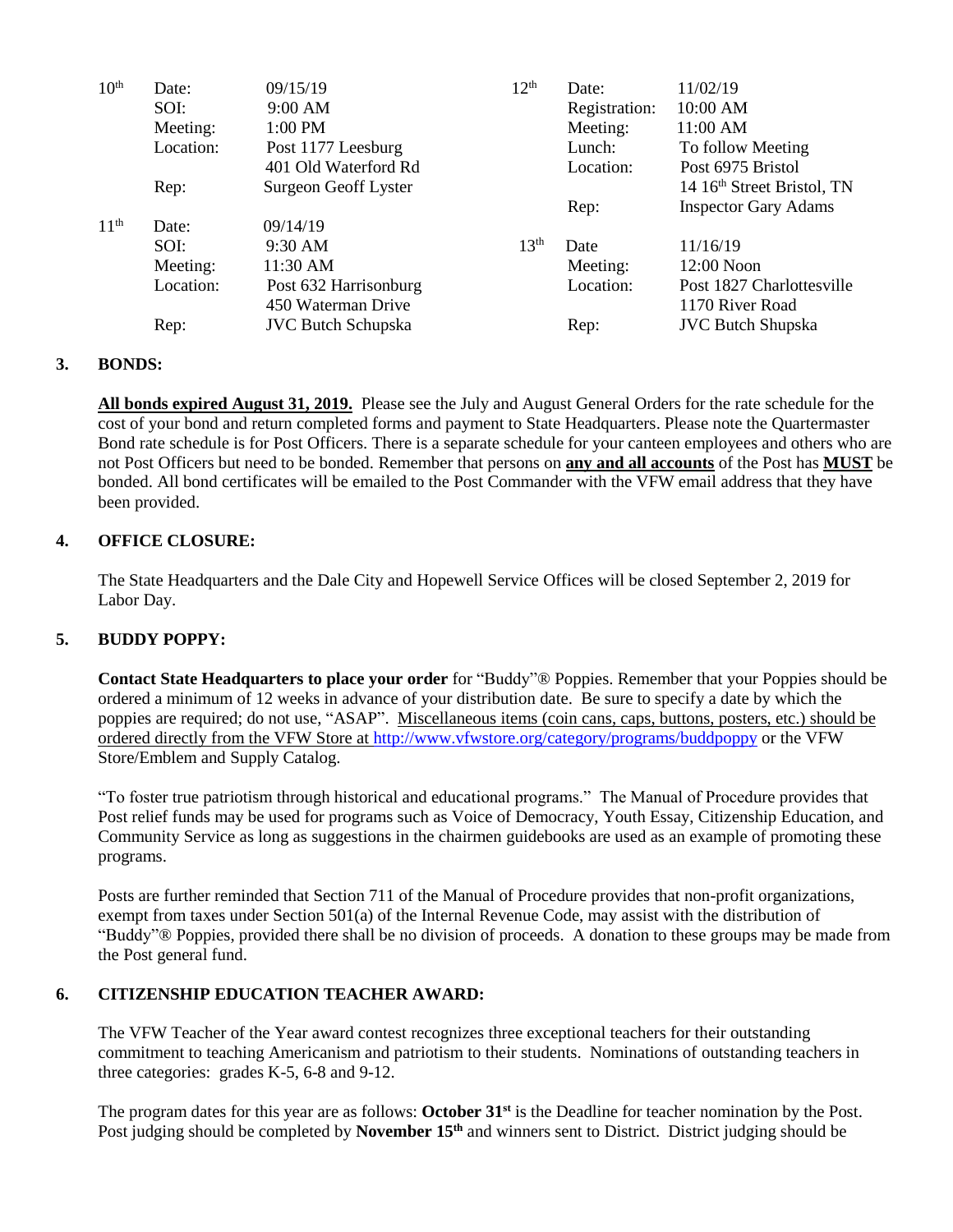completed by **December 15th** and winners forwarded to the Department by **December 20th**. Department judging will be completed by **January 10th** and winners submitted to VFW National Headquarters by **January 15th** .

Post chairmen must be sure to send the original nomination form, essay and official VFW Post teacher entry form of the winner from each grade's category – along with one-page resume, up to five (5) pages of documentation and a good quality head and shoulders photograph from the winning teachers. *(See attached flyer for more information.)*

#### **7. DUES NOTICE SCHEDULE:**

Annual members will receive a *mailed renewal* notice five months, three months, and one month prior to their subscription end date. Annual members with a valid email address will also receive an *emailed renewal notice* six months, four months, and two months prior to their subscription end date.

Annual members will receive a *mailed lapsed notice* one, three, and five months following their subscription end date.

#### **8. E-MAIL ACCOUNT ACCESS:**

All email accounts were reset so the new Officers could take control of their emails as of **June 17th** . This will be the primary means of sending correspondence from State Headquarters to Post and District Officers.

You will receive all General Orders, special notices and any other documentation that you need via email. This will help cut down on postal expenses and speed up the response time for you receiving the information.

Here are directions for logging into your new account for the first time.

1.Go to Department web site [www.vfwva.org.](http://www.vfwva.org/)

- 2.Click on Resources, Microsoft 365.
- 3.The user name is your email address; put that on the first line (see below for your new address).
- 4.Your default password will be **VFW#2019** once you have accessed the mail program you will be asked to change it; it must contain at least one uppercase letter and one number.

For Post Officers, your address will be [cdrpost176@vfwva.org](../AppData/Local/Microsoft/Windows/INetCache/Content.Outlook/AppData/Local/Microsoft/Windows/INetCache/2018-2019/January%202018/cdrpost176@vfwva.org) where the 176 is you replace it with **your** Post number.

> [adjpost176@vfwva.org](mailto:adjpost176@vfwva.org) [qmpost176@vfwva.org](mailto:qmpost176@vfwva.org)

For District Officers your address will be [cdrdist1@vfwva.org](mailto:cdrdist1@vfwva.org) for Districts other than the first just replace the 1 with your district #

> *[adjdist1@vfwva.org](mailto:adjdist1@vfwva.org) [qmdist1@vfwva.org](mailto:qmdist1@vfwva.org)*

### **9. IMPORTANT DATES:**

| September 28, 2019  | Fall Council of Administration meeting, State Headquarters                                                                                                                                                                                        |
|---------------------|---------------------------------------------------------------------------------------------------------------------------------------------------------------------------------------------------------------------------------------------------|
| October 12, 2019    | Homecoming for the State Commander and State President, Post 9808 (Mechanicsville)                                                                                                                                                                |
| October 17-20, 2019 | Southern Conference, Baton Rouge, Louisiana                                                                                                                                                                                                       |
| January 10-12, 2020 | Winter Council, Renaissance Portsmouth Hotel, 425 Water Street, Portsmouth, VA.<br>Phone 757-673-3000. Room Rates are \$90.00 per night. Group name "Veterans of<br>Foreign Wars-Winter Council Meeting". Cut-off Date December 9, 2019. The link |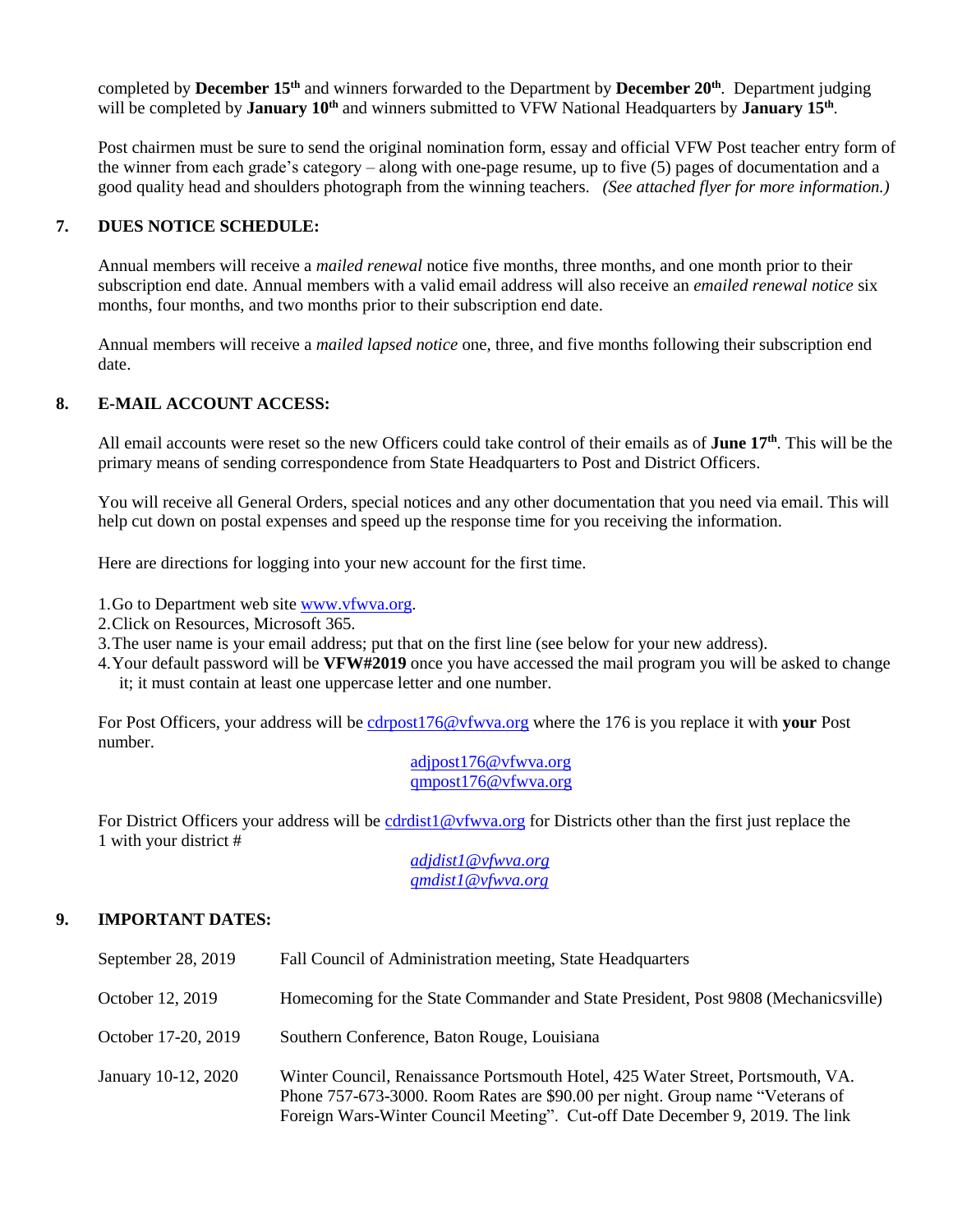needed to register for your room on line is as follows: [https://www.marriott.com/event](https://www.marriott.com/event-reservations/reservation-link.mi?id=1562340618766&key=GRP&app=resvlink)[reservations/reservation-link.mi?id=1562340618766&key=GRP&app=resvlink](https://www.marriott.com/event-reservations/reservation-link.mi?id=1562340618766&key=GRP&app=resvlink)

June 11-14, 2020 State Convention, Renaissance Portsmouth-Norfolk Waterfront Hotel, 425 Water Street, Portsmouth, VA; phone 757-673-3000. Room Rates are \$131.00 per night. Group name "VFW Department of Virginia Annual Convention"; Cut-off Date May 11, 2020.

#### **10. GENERAL ORDERS:**

The cut off for the General Orders is the 20<sup>th</sup> of the month. No EXCEPTIONS. Subscriptions for hard copy General Orders are \$30.00 for the year (**please note new price)**. Contact State Headquarters for more info.

#### **11. INCORPORATION:**

The attention of the Post Commander is directed to section 708 of the National By-Laws and the Manual of Procedure, which prescribes the procedure for the Incorporation of Units. It shall be the responsibility of the Post Commander to ensure full compliance with both sections and to ensure that all state requirements for annual filing, fees, etc., are met in a timely manner.

Posts should take the necessary steps to incorporate under the laws of the state in which the Post is located. Financial responsibility laws, as interpreted by the courts, may cause members of unincorporated Posts to be at risk. Incorporating under the provisions of section 708 of the National By-Laws and the Manual of Procedure and the laws of the state will provide protection for Post members. Posts are urged to contact their Department Adjutant to obtain the proper forms for incorporating. The Articles of Incorporation must be reviewed by the Commander-in-Chief prior to forwarding them to the proper state authorities.

#### **12. IRS FORM 8822-B:**

IRS form 8822-B. It is now a requirement by the IRS that all Posts submit this form. This form must be submitted any time the Post Quartermaster changes and/or the Post address changes. This was effective January 1, 2014.

Here is the link to get the form and instructions –**<http://www.irs.gov/pub/irs-pdf/f8822b.pdf>** This will also apply to all Auxiliaries that have their own EIN number.

### **13. JOINT LEADERSHIP COUCIL OF VETERANS SERVICE ORGANIZATIONS:**

The mission of the Joint Leadership Council is to provide advice and assistance to the Governor, General Assembly and the Department of Veterans Services (DVS) on matters of concern to the veterans community and provides a conduit of information to and from the veterans service organizations on policy and legislation, pending and enacted, as well as information on existing services.

The Joint Leadership Council is open to qualifying veterans service organizations in Virginia. VSOs and their representatives are appointed by the Governor. Each member VSO is allotted one representative and one alternate. … All meetings are open to the public.

The VFW Department of Virginia's JLC Committee representatives are: Dan Boyer – Chair (276) 236-3185 Tom Gimble – Vice-chair (703) 851-5822

Additional information is available at:

<https://www.dvs.virginia.gov/dvs/joint-leadership-council-veterans-service-organizations-2>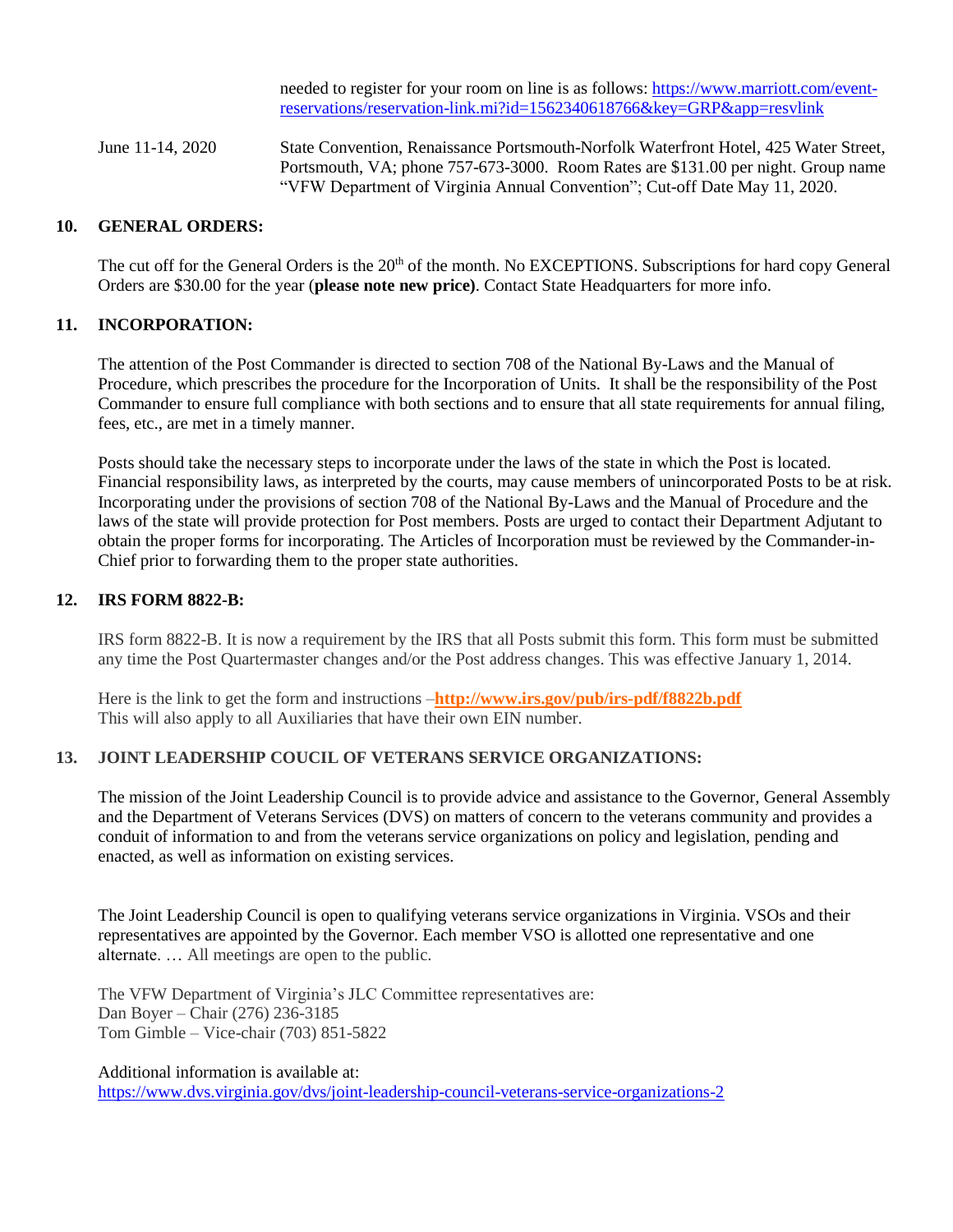#### **14. LEGACY LIFE MEMBERSHIP:**

CHECK OUT OUR LEGACY LIFE VIDEO! Go to www.vfw.org, click on JOIN, scroll down to Legacy Life Membership and then click on the video on the right. This prestigious program is available to all Life members and is now available in memoriam for past Life members. There are three levels of membership, each offer their own package of exclusive member benefits. Financial contributions to the Legacy Life member program are tax deductible to the maximum extent allowed by law.

| <b>Enrollment Cost:</b> |       | <b>Annual Payouts:</b><br>Post: |  | Department: | <i>National:</i> |         |
|-------------------------|-------|---------------------------------|--|-------------|------------------|---------|
| <b>Levels:</b>          | Gold- | \$1200.00                       |  | \$18.00     | \$18.00          | \$18.00 |
|                         |       | Silver- \$800.00                |  | \$12.00     | \$12.00          | \$12.00 |
|                         |       | <b>Bronze-</b> \$400.00         |  | \$6.00      | \$6.00           | \$6.00  |

#### **15. LIFE MEMBERSHIP PAY-OUT:**

The following will be the 2019 Life Member payout.

- Plan ABC A total payout of \$10.44 for each life member (\$3.48 to each Post, Department and National).
- Plan D A total payout of \$11.58 for each life member (\$3.86 to each Post, Department and National).
- Plan E A total payout of \$22.50 for each life member (\$7.50 to each Post, Department and National).

As indicated in the By-Laws, payment will be made in September 2019 for all Life Members recorded as of August 31, 2019. In addition, a payment will be made in January 2020 for all Life Members processed during the period September 1 through December 31.

#### **16. MEMBERSHIP:**

Greetings Comrades,

I have returned from our National Convention with a renewed motivation to assist with membership. We reviewed the new National Membership Program for 2019-2020. Below is an excerpt from the program regarding retention. Even if you do not have a recruiting event planned, you can check MEMSTATS and see a list of those that will soon expire. You can contact them to remind them that their dues are about to expire. This is a good time to suggest that they go for the Life Membership option so that they don't have to worry about stroking that check once a year. Stress that it will save them money in the long run.

#### **Retention Defined**

Although retention is *not* a prerequisite for the All-American program, it is extremely important to understand how retention is derived and the important role retention plays in accomplishing growth. The number of paid annual members in your Post on July 1 is the ensuing year's "prior year total." One more new or reinstated member is required to make up for each prior year annual member the Post fails to retain.

Your Post retention is derived from six types of payment components based on your prior year total of annual members:

- 1. A prior year annual member pays his or her annual membership dues.
- 2. A prior year annual member pays the life membership installment fee.
- 3. A prior year annual member pays for life membership dues.
- 4. A prior year annual member transfers to another Post and pays his or her annual membership dues to your Post prior to transfer.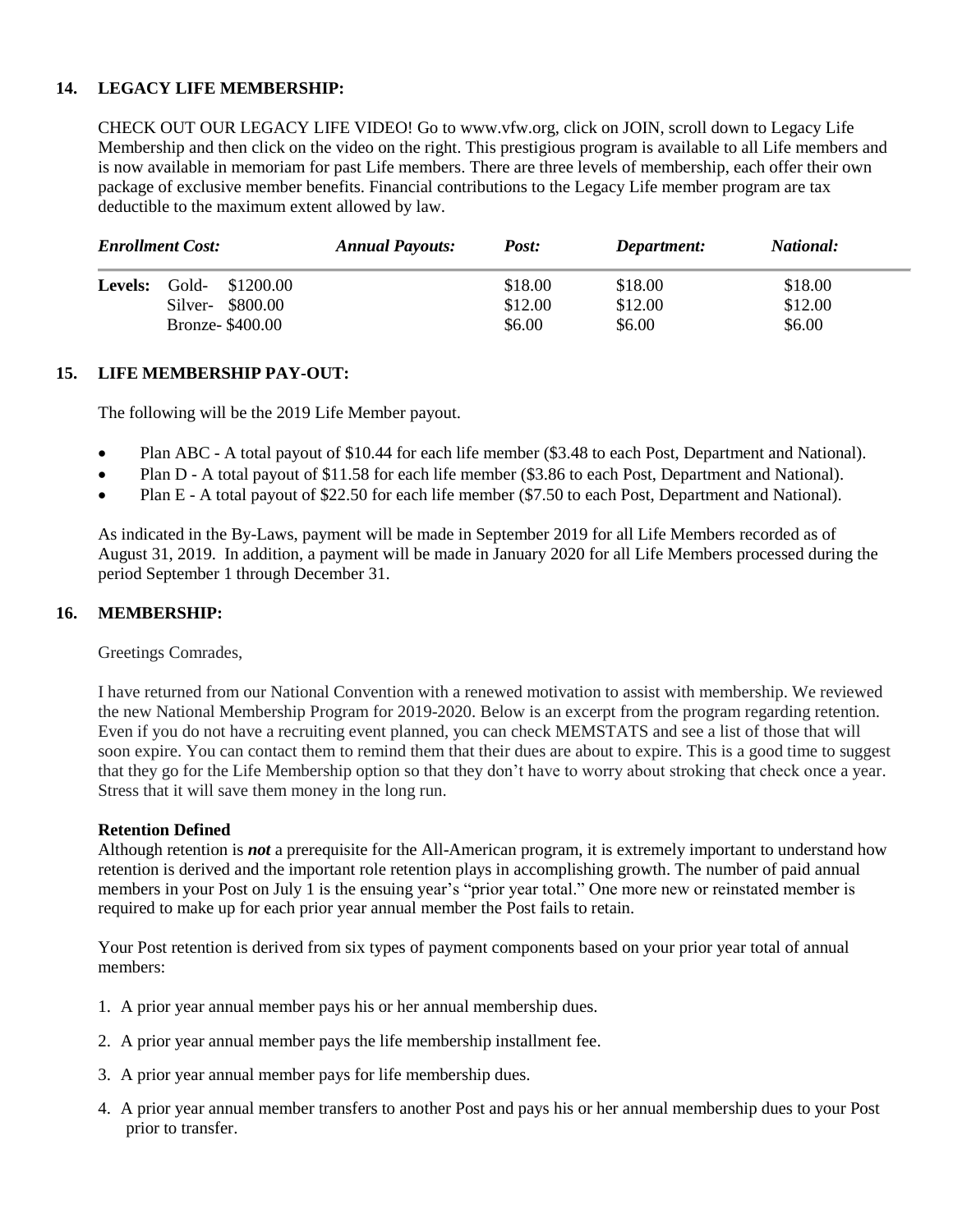- 5. A prior year annual member transfers to another Post and pays the life membership installment fee to your Post prior to transfer.
- 6. A prior year annual member transfers to another Post and pays life membership dues to your Post prior to transfer.

A change you need to be aware of is that in order to be eligible for All-American, you must have an entry for VOD, Patriot's Pen and for each of the 3 levels for teachers. You MUST have an entry for Grade School, Middle School and High School teachers. If you cannot get an entry, you can opt to pay \$75 in lieu of an entry. The payment must be received by 31 Oct and are to be made using the following link: [https://vfwprograms.formstack.com/.../vfw\\_programs\\_donation.](https://vfwprograms.formstack.com/.../vfw_programs_donation)

I will be working at the Virginia State Fair at the end of Sept so maybe I will see you there!

Yours in Comradeship, Kathy Goodall 757-572-8224(cell/text) [membership@vfwva.org](mailto:membership@vfwva.org) [skckagret@yahoo.com](mailto:skckagret@yahoo.com)

#### **17. PARLIAMENTARY AUTHORITY:**

Procedure and Ritual establish that *Robert's Rules of Order, Newly Revised, 11th Edition* shall be the parliamentary authority on procedural matters not governed by VFW By-Laws and Manual of Procedure. This edition of *Robert's Rules of Order* is readily available at local bookstores and online retailers such as Barnes & Noble and Amazon.

#### **18. POST OFFICER'S DUTIES:**

Attention of incoming Post Officers is directed to Section 218 of the Manual of Procedure which outlines the duties of various Post Officers.

#### **19. PROOF OF ELIGIBILITY:**

Commanders, Adjutants and Quartermasters are reminded of the requirements of sections 216, 416 and 516 of the Manual of Procedure regarding proof of eligibility for officers.

#### **20. REPORTING:**

To view whether your Post has submitted an Audit Report, Americanism, Community Service, Safety, Youth or Hospital report you should visit the Department website [\(www.vfwva.org\)](http://www.vfwva.org/). Once you arrive at the site, click on the "Resources" link and then "Online Reporting". You will select "Click Here" to make an entry or on the "Community Reports" and "District Report" links to view them. The website is updated daily. If you have any questions, please call State Headquarters.

#### **21. SCHOLARSHIP ESSAY THEMES:**

The 2019-2020 themes have been chosen by Commander-in-Chief William J. "Doc" Schmitz. There will be **ONE THEME FOR BOTH CONTESTS**. The Voice of Democracy and the Patriot's Pen theme will be "What Makes America Great".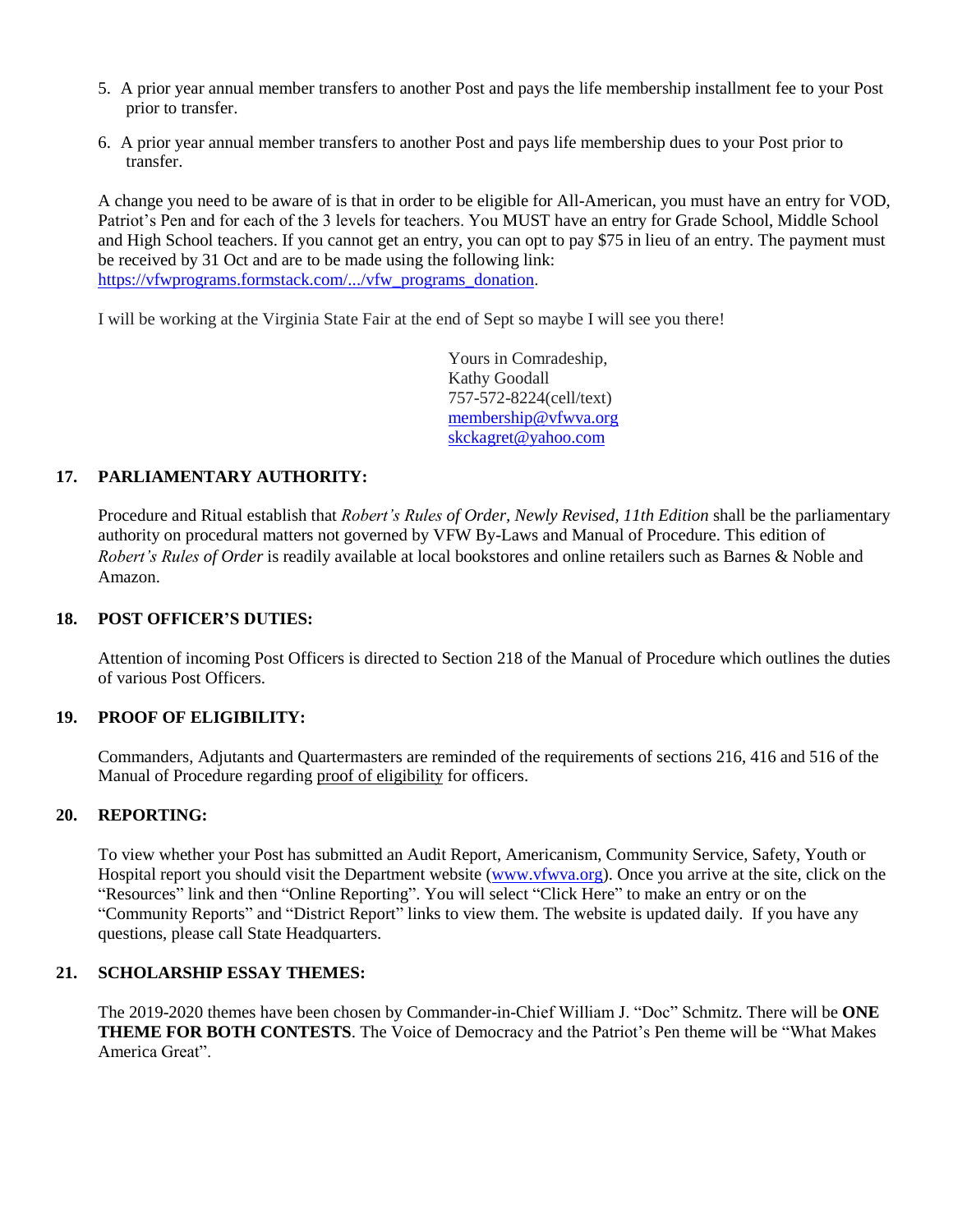### **22. WINTER COUNCIL MEETING:**

You will find the information for your online reservation link below. If you have questions or need help with the link, please do not hesitate to ask. We look forward to a successful event.

<https://www.marriott.com/event-reservations/reservation-link.mi?id=1562340618766&key=GRP&app=resvlink>

#### **23. VOICE OF DEMOCRACY:**

The Voice of Democracy program, instituted in 1947, has been the Veterans of Foreign Wars premier scholarship program. Annually, nearly 40,000 high school students compete for more than \$2 million in scholarships and incentives. Written and recorded audio essays are submitted by each applicant and address an annual patriotic theme. The 2019 theme is, "What Makes America Great". The contest is open to students in grades 9-12. More specific information, including rules, forms, and brochures are available at http[: www.vfw.org.](http://www.vfw.org/)

#### **2019-2020 Voice of Democracy Reporting Deadlines**

31 October, 2019 Student entries due at the Post 15 November, 2019 Completion of Post judging 15 December, 2019 Completion of District judging 22 December, 2019 Department VOD Selection Board 10 January, 2020 Completion of Department Judging 15 January, 2020 District Participation Reports due for Department Chairman 15 January, 2020 Department winners due for National

Awards will be presented to the top three Department winners at the Department Winter Council meeting awards banquet on Saturday, 11 January 2020 in Portsmouth, Virginia. Please send complete application packets to your District Department Chairman to include the completed Official Student Entry form, a typed transcript, an audio CD or flash drive and a photograph of the District winner. Make sure your flash drive or CD is properly recorded and playable before sending it. Incomplete application packets will disqualify your candidate from District and Department judging. District Chairmen are expected to complete the District Participation Report and submit it to the Department VOD Chairman NLT Wednesday, 15 January 2020.

The District first place winning submissions should be mailed to the Department VOD Chairman Louis Filippone at 15608 Jillians Forest Way, Centreville, Virginia 20120-1255.

For those competing for the All-American award, please take note of the changes to the All-American program as Posts may donate \$75 to the National HQs Programs Department in lieu of submitting an entry. Districts may not substitute an entry for a donation. **ALSO**…the All-State plan will **NOT** be changed and donations in lieu of a submission does not earn credit for a Post competing for the All-State award.

You are strongly encouraged to send your application packets by UPS, Fed Ex, or USPS return receipt. You are also advised to keep a duplicate copy of the complete application packet on hand. The Department VOD Chairman must receive your submissions NLT Saturday, 21 December 2019. The Department VOD Selection Board will be held on Sunday, 22 December 2019 at Post 7589 in Manassas, Virginia.

### **Voice of Democracy Department Awards**

The top three finalists will be invited to the Winter Council Luncheon in Portsmouth, Virginia on Saturday, 11 January 2020. All three finalists will receive their awards and present their essays at the awards banquet. The first-place winner will receive a **minimum** of \$2,000.00 from the Department along with \$500.00 from the Commander's Club and an additional check from the Auxiliary. The second-place winner will receive a **minimum** of \$1,000.00, and the third-place winner will receive a **minimum** of \$500.00. The Post that sponsors the Department's first place winner will be awarded the Clarence E. Kelley Memorial Voice of Democracy Trophy at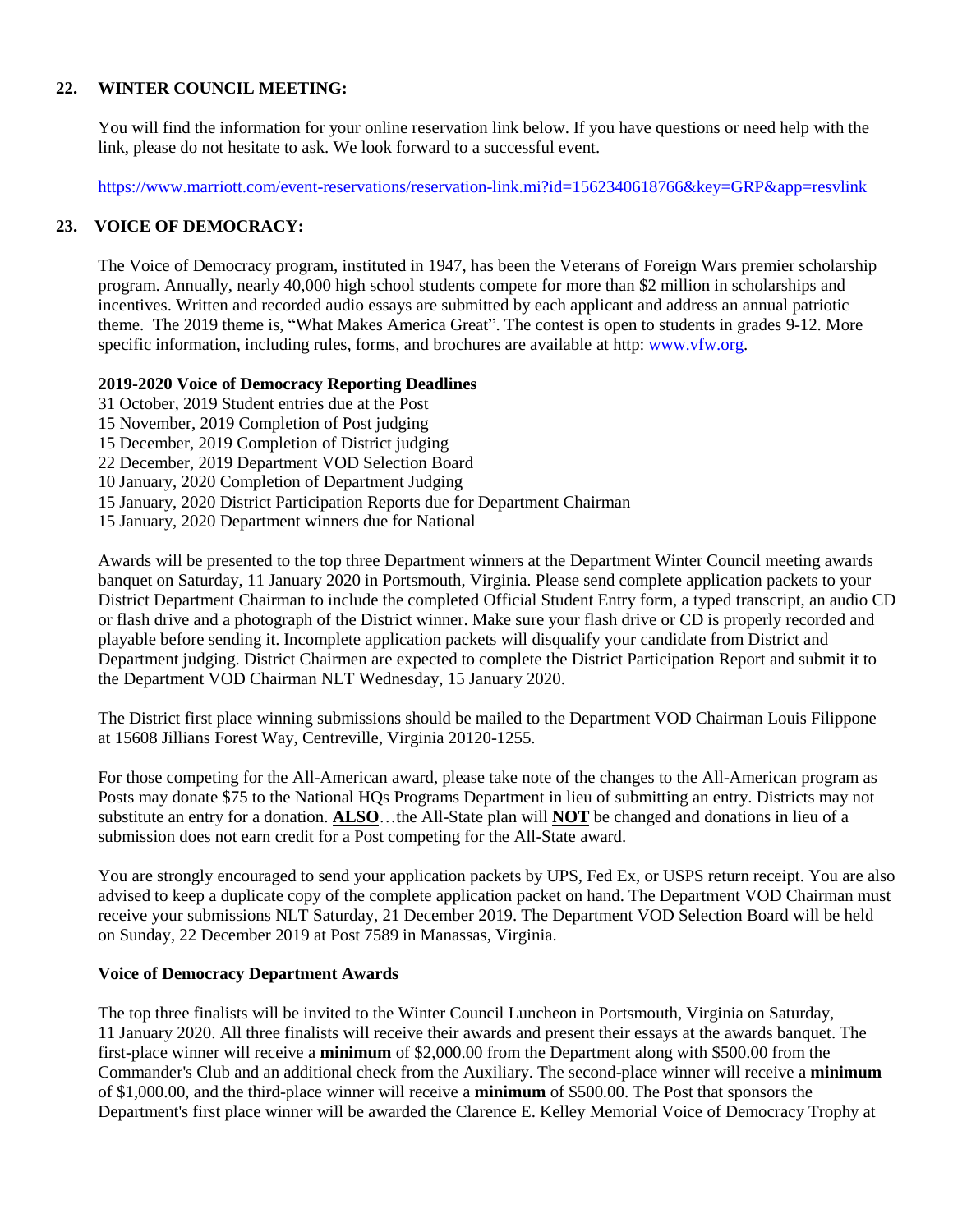the Department Convention on Thursday, 11 June 2020. Should you require any assistance or additional information regarding the 2019-2020 Voice of Democracy program, or its administration please contact me directly.

> Louis Filippone Chairman, Voice of Democracy Program

#### **24. POST HOME IMPROVEMENT GRANT:**

The Virginia Veterans Foundation, the official foundation of the Virginia VFW, has opened the window to apply for a grant to perform improvements on your Post home. The grant, funded by Powerhouse Gaming, will provide six (6) grants worth up to \$500 for the 2019-2020 year. Should any money remain after the six (6) grants are paid out, those not selected in the first round of grants will be considered a second time. The requirements and application are in the attachments. While the project can be completed anytime between July  $1<sup>st</sup>$ , 2019 and June  $30<sup>th</sup>$ , 2020, the application is due no later than November  $30<sup>th</sup>$ , 2019. Entries can be mailed, faxed, or emailed to State HQs.

#### **25. COMMUNITY SERVICE GRANT:**

The Virginia Veterans Foundation, the official foundation of the Virginia VFW, has opened the window to apply for a grant to perform community service. The grant, funded by Powerhouse Gaming, will provide twelve (12) grants worth up to \$250 for the 2019-2020 year. Should any money remain after the twelve (12) grants are paid out, those not selected in the first round of grants will be considered a second time. The requirements and application are in the attachments. While the project can be completed anytime between July  $1<sup>st</sup>$ , 2019 and June 30<sup>th</sup>, 2020, the application is due no later than November 30<sup>th</sup>, 2019. Posts **AND** Auxiliaries can apply for this grant, but only one grant will be given to an individual Post or their Auxiliary, regardless of who applies. Entries can be mailed, faxed, or emailed to State HQs.

Official: By Order of:

Ken Wiseman **Rick Raskin** 

 $RAD$ 

State Adjutant **State Commander**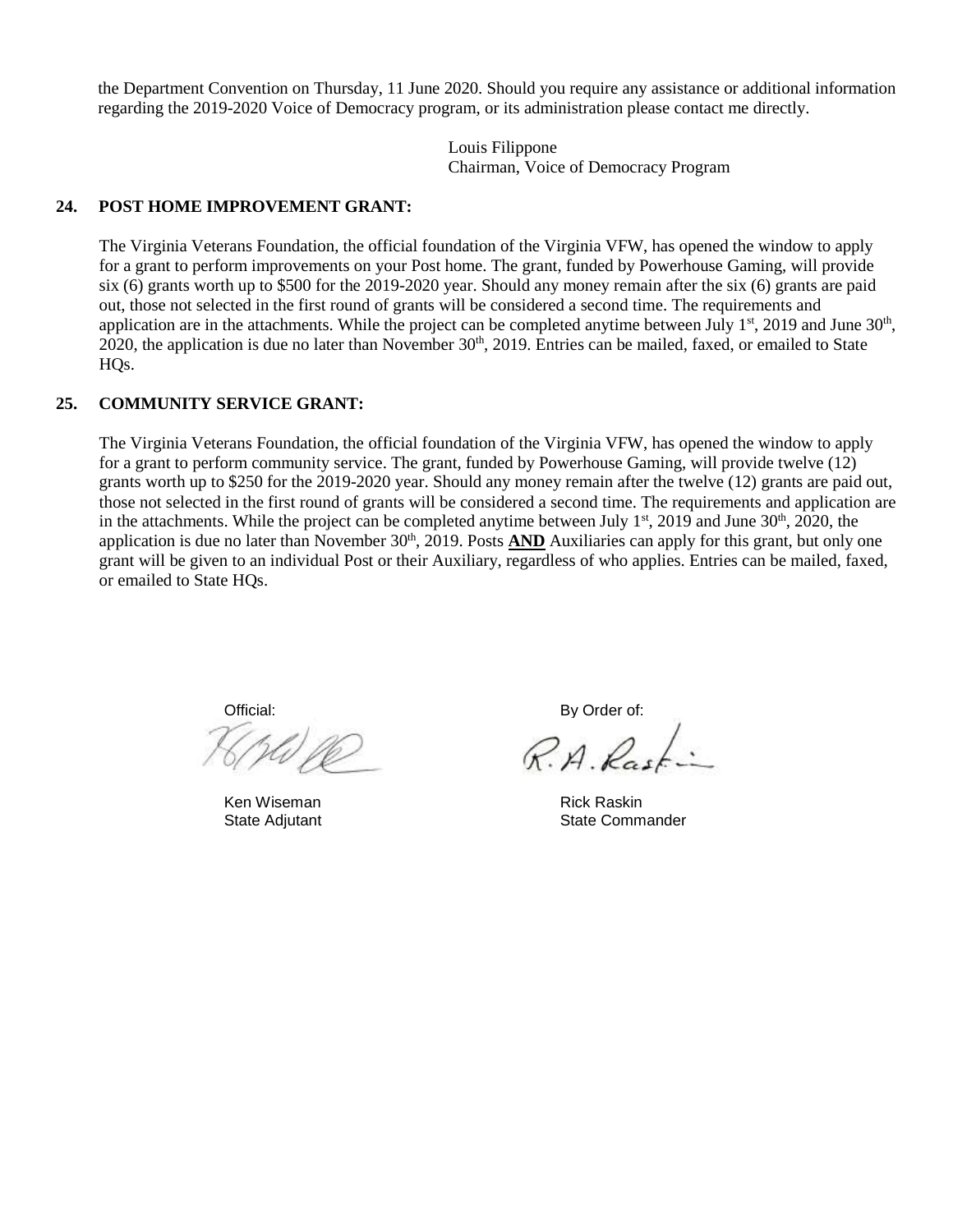

**State Commander And President's Homecoming**



**FOR UNCOMMON HEROES** 

# **October 12, 2019 Battlefield Post 9808 7168 Flag Lane, Mechanicsville, VA 23111**

**Cocktails at 5 p.m. (Open bar) Dinner at 6:00 p.m. DJ at 8 p.m. (Cash bar)**

**RSVP BY FRI, SEPT. 13, 2019 TO VFW POST 9808 (804) 746-9808 BETWEEN THE HOURS OF 8:30 AM – 5:00 PM** 

> **Hotel Accommodations: Holiday Inn Express Mechanicsville 7441 Bell Creek Road Mechanicsville, VA 23111 (804) 559-0022 (804) 559-6810 [www.himechanicsville.com](http://www.himechanicsville.com/)**

**Two Queen Beds: \$94/night King Beds: \$94/night**

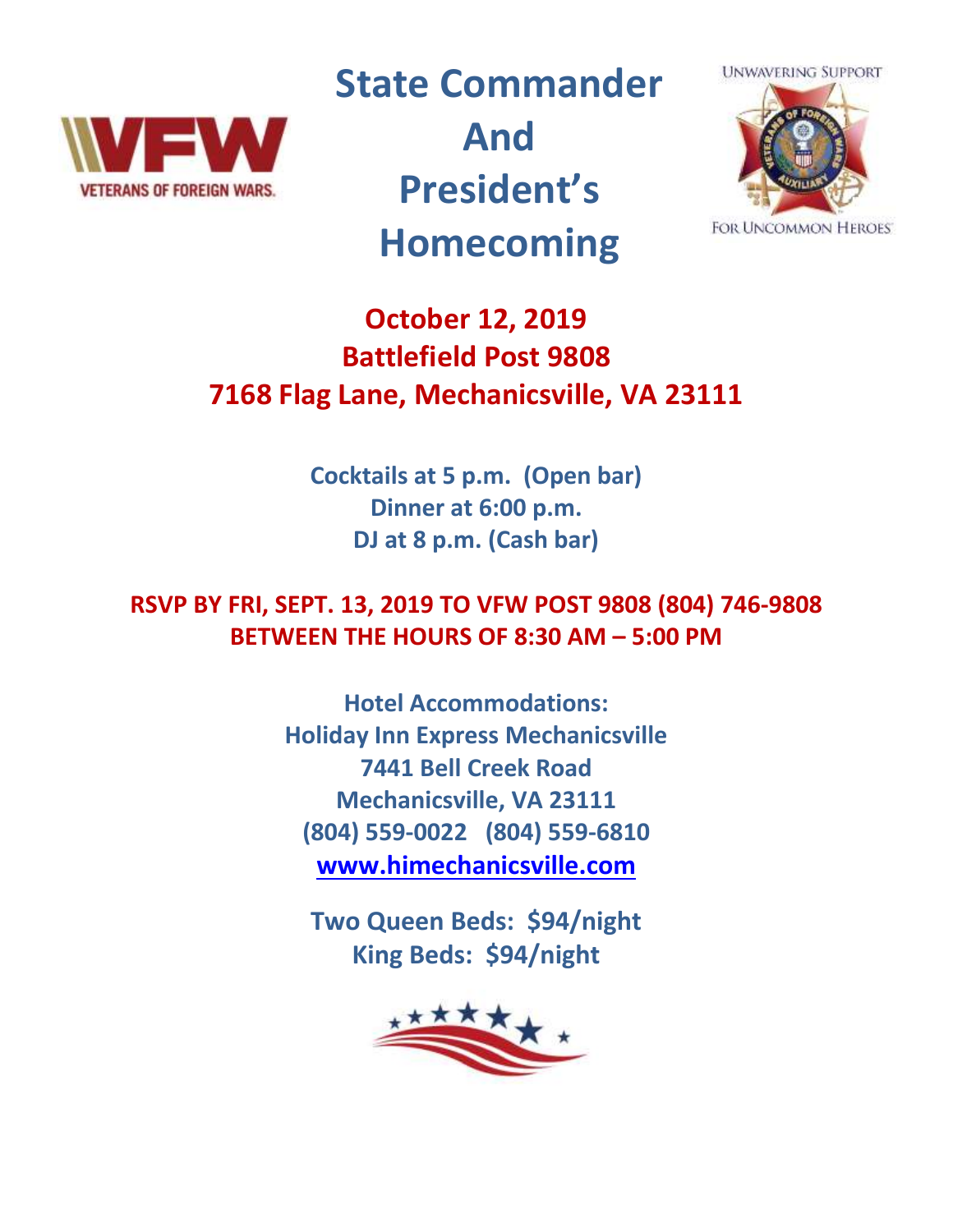#### **Smart/Maher VFW National Citizenship Education Teacher Award Program Grades K - 12**

The VFW Teacher of the Year award contest recognizes three exceptional teachers for their outstanding commitment to teaching Americanism and patriotism to their students. Nominations of outstanding teachers in three categories: grades K-5, 6-8, and 9-12

### **Dates To Remember Required Documents** October 31, 2019: Nominations to Post 1. Original entry form and essay of 350 words or less signed by the person who has nominated the teacher. All words must be counted including one-letter words. November 15, 2019: Post judging completed 2. Official Post Teacher Entry Form with signatures at Post, District and Department level. December 15, 2019: District judging completed 3. One page resume (no more than two sides December 20, 2019: District winners to State Chairman 4. Up to 5 pages (both sides) of additional documentation. December 28, 2019 State judging completed 5. Good quality head & shoulder photograph (no poor quality or computer pictures).

January 15, 2020 Department winners to National

### **Important Information**:

- 1. Nominations can be submitted by fellow teachers, supervisors or other interested individuals. Nominations made by relatives or the teacher are ineligible.
- 2. Home School Teachers are not eligible primarily because of the half-day in a class room environment requirement teaching citizenship education specific courses.
- 3. Photograph requirement is a time factor. The time from when the winners are selected to the time the publicity process begins does not allow time to have to go back to the winners and secure a photograph. The size of the photo can vary from wallet size on up to 3" x 5". Please make sure it is a good quality photograph.

If you have trouble getting information on the program or getting any of the necessary forms, please contact me and I will mail you what you need.

Remember: Nominations can be submitted in each of three categories: K-5, 6-8, 9-12.

| Chris Birch, Chairman     |  |
|---------------------------|--|
| 304 E. Main St            |  |
| Berryville, VA 22611-1306 |  |

home: (540) 955-3311 cell: (540) 539-5446 email: [bigredtruk@comcast.net](mailto:bigredtruk@comcast.net) cbirch@vfwva.org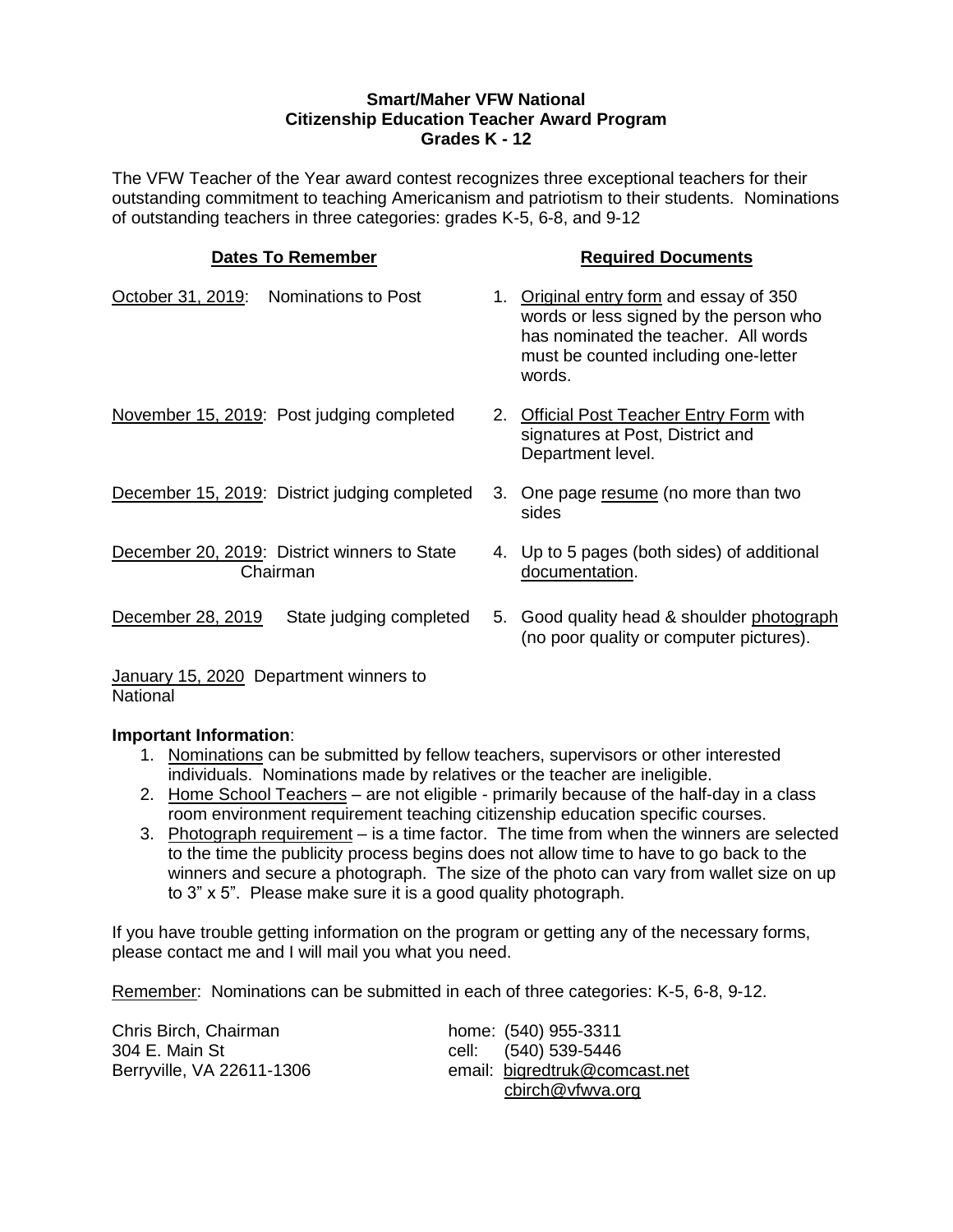### *VFW Community Service Grant*

The purpose of the VFW Community Service Grant is to assist VFW Posts and Auxiliaries in Virginia who need assistance with funding community service projects. The will be of twelve (12) grants worth up to \$250 each for the 2019-2020 year. All requirements must be met, or the grant must be returned, in part or in whole, depending on the circumstances.

The requirements of the grant are as follows:

- 1) The project must be initiated and completed in the period of July  $1<sup>st</sup>$ , 2019 through June  $30^{th}$ , 2020.
- 2) The VFW Post or Auxiliary in question must have a current non-profit status on file with the Internal Revenue Service (IRS) and the Post must provide the IRS paperwork proving this.
- 3) The Post or Auxiliary must be in good standing with the VFW National Headquarters and the Department of Virginia.
- 4) If the project is hosted at a building, it must be a non-smoking building regardless of the owner's rules for the use of the building.
- 5) The grant is not to be used for work on a VFW Post home or the property owned by any membership-based organization.
- 6) Receipts for the project must be provided and payment of the grant will not occur until this is done with all payments coming after project completion.
- 7) Should the project costs total less than \$250 once completed, the balance of the grant will not be paid. Additional projects may not be added to an approved grant. Alterations to an approved grant require approval by the Virginia Veterans Foundation before the grant can be claimed.
- 8) The VFW Post or Auxiliary receiving the grant must agree to allow the VFW Department of Virginia and Virginia Veterans Foundation the opportunity to promote the project on social media, in official communications, and in other forms of marketing.
- 9) The grant will only cover materials and the Post is responsible for providing labor. This can be done through paying for labor or by doing the work themselves.
- 10) All decisions on grants are final and will be made by the Board of Directors for the Virginia Veterans Foundation.
- 11) Funding from this grant program may be combined with other grants but the total of the funding received cannot exceed actual costs and the amount received from this grant may be reduced accordingly.
- 12) Only one grant per year will be provided to an individual Post or Auxiliary, regardless of who applies for the grant.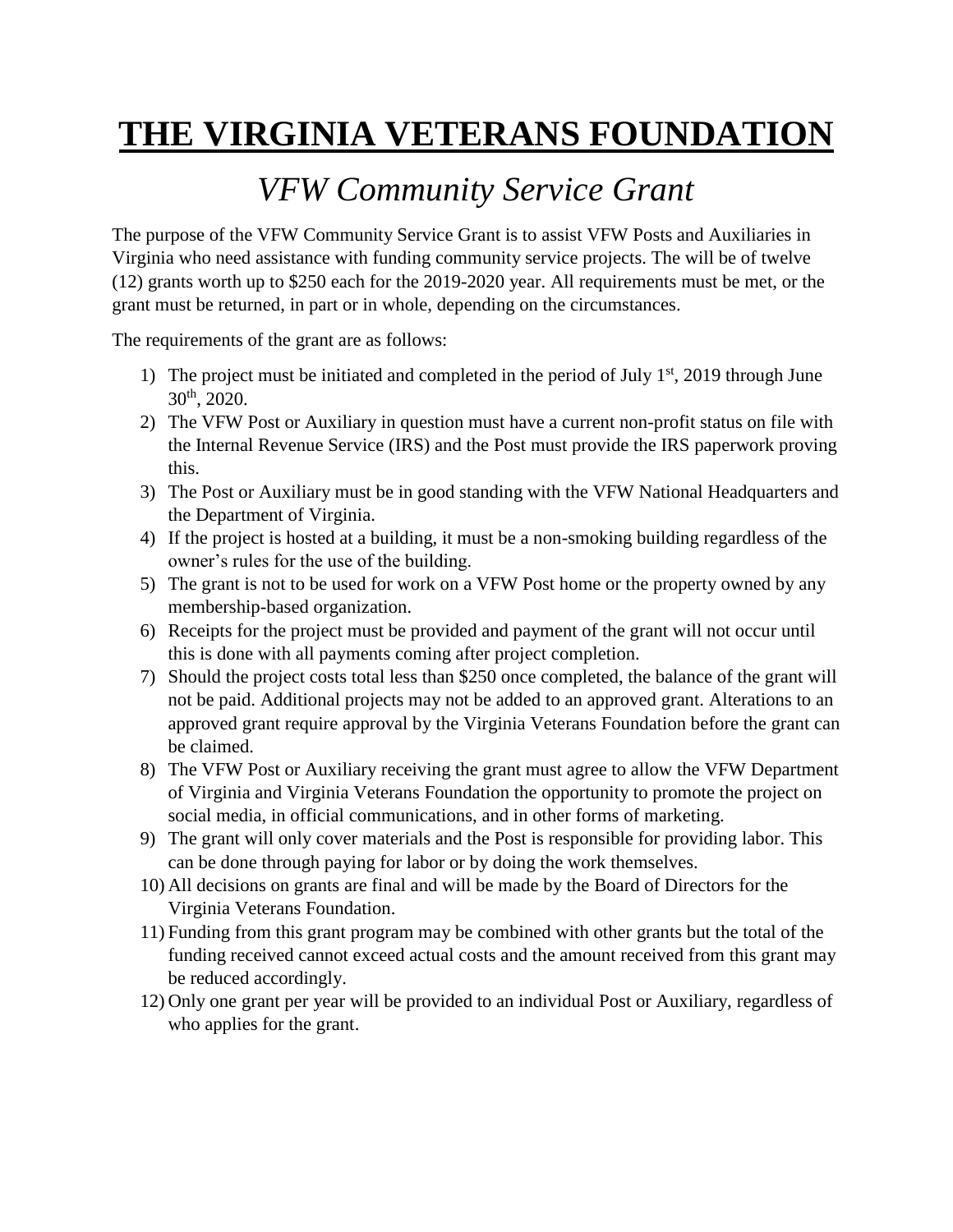*VFW Community Service Grant*

Official Grant Application

(All questions must be answered in full)

Name and number of the Post/Auxiliary: Mailing address: \_\_\_\_\_\_\_\_\_\_\_\_\_\_\_\_\_\_\_\_\_\_\_\_\_\_\_\_\_\_\_\_\_\_\_\_\_\_\_\_\_\_\_\_\_\_\_\_ Physical address of the event: \_\_\_\_\_\_\_\_\_\_\_\_\_\_\_\_\_\_\_\_\_\_\_\_\_\_\_\_\_\_\_\_\_\_\_\_\_\_ Commander/President name, phone number, and email address: \_\_\_\_\_\_\_\_\_\_ \_\_\_\_\_\_\_\_\_\_\_\_\_\_\_\_\_\_\_\_\_\_\_\_\_\_\_\_\_\_\_\_\_\_\_\_\_\_\_\_\_\_\_\_\_\_\_\_\_\_\_\_\_\_\_\_\_\_\_\_\_\_\_\_\_\_\_\_\_\_\_\_\_\_\_\_\_ Quartermaster/Treasurer name, phone number, and email address: \_\_\_\_\_\_\_\_\_ \_\_\_\_\_\_\_\_\_\_\_\_\_\_\_\_\_\_\_\_\_\_\_\_\_\_\_\_\_\_\_\_\_\_\_\_\_\_\_\_\_\_\_\_\_\_\_\_\_\_\_\_\_\_\_\_\_\_\_\_\_\_\_\_\_\_\_\_\_\_\_\_\_\_\_\_\_ Description of the project to be completed: \_\_\_\_\_\_\_\_\_\_\_\_\_\_\_\_\_\_\_\_\_\_\_\_\_\_\_\_\_\_\_\_\_\_\_\_\_\_\_\_\_\_\_\_\_\_\_\_\_\_\_\_\_\_\_\_\_\_\_\_\_\_\_\_\_\_\_\_\_\_\_\_\_\_\_\_\_\_ \_\_\_\_\_\_\_\_\_\_\_\_\_\_\_\_\_\_\_\_\_\_\_\_\_\_\_\_\_\_\_\_\_\_\_\_\_\_\_\_\_\_\_\_\_\_\_\_\_\_\_\_\_\_\_\_\_\_\_\_\_\_\_\_\_\_\_\_\_\_\_\_\_\_\_\_\_ \_\_\_\_\_\_\_\_\_\_\_\_\_\_\_\_\_\_\_\_\_\_\_\_\_\_\_\_\_\_\_\_\_\_\_\_\_\_\_\_\_\_\_\_\_\_\_\_\_\_\_\_\_\_\_\_\_\_\_\_\_\_\_\_\_\_\_\_\_\_\_\_\_\_\_\_\_\_ \_\_\_\_\_\_\_\_\_\_\_\_\_\_\_\_\_\_\_\_\_\_\_\_\_\_\_\_\_\_\_\_\_\_\_\_\_\_\_\_\_\_\_\_\_\_\_\_\_\_\_\_\_\_\_\_\_\_\_\_\_\_\_\_\_\_\_\_\_\_\_\_\_\_\_\_\_\_ \_\_\_\_\_\_\_\_\_\_\_\_\_\_\_\_\_\_\_\_\_\_\_\_\_\_\_\_\_\_\_\_\_\_\_\_\_\_\_\_\_\_\_\_\_\_\_\_\_\_\_\_\_\_\_\_\_\_\_\_\_\_\_\_\_\_\_\_\_\_\_\_\_\_\_\_\_\_ Estimated cost of the project: \_\_\_\_\_\_\_\_\_\_\_\_\_\_\_\_\_\_\_\_\_\_\_\_\_\_\_\_\_\_\_\_\_\_\_\_\_\_ How will labor be provided?: \_\_\_\_\_\_\_\_\_\_\_\_\_\_\_\_\_\_\_\_\_\_\_\_\_\_\_\_\_\_\_\_\_\_\_\_\_\_\_\_\_\_\_\_\_\_\_\_

By signing below, you acknowledge the requirements of the grant program. Furthermore, you acknowledge that you have provided all needed documents and that the decision on this grant application rests solely with the Virginia Veterans Foundation. Finally, you agree to provide all needed receipts for the project and to cooperate with the Virginia Veterans Foundation and the VFW Department of Virginia in promoting the project and grant.

| Commander/President: | <b>OM/Treasurer:</b> |
|----------------------|----------------------|
|                      |                      |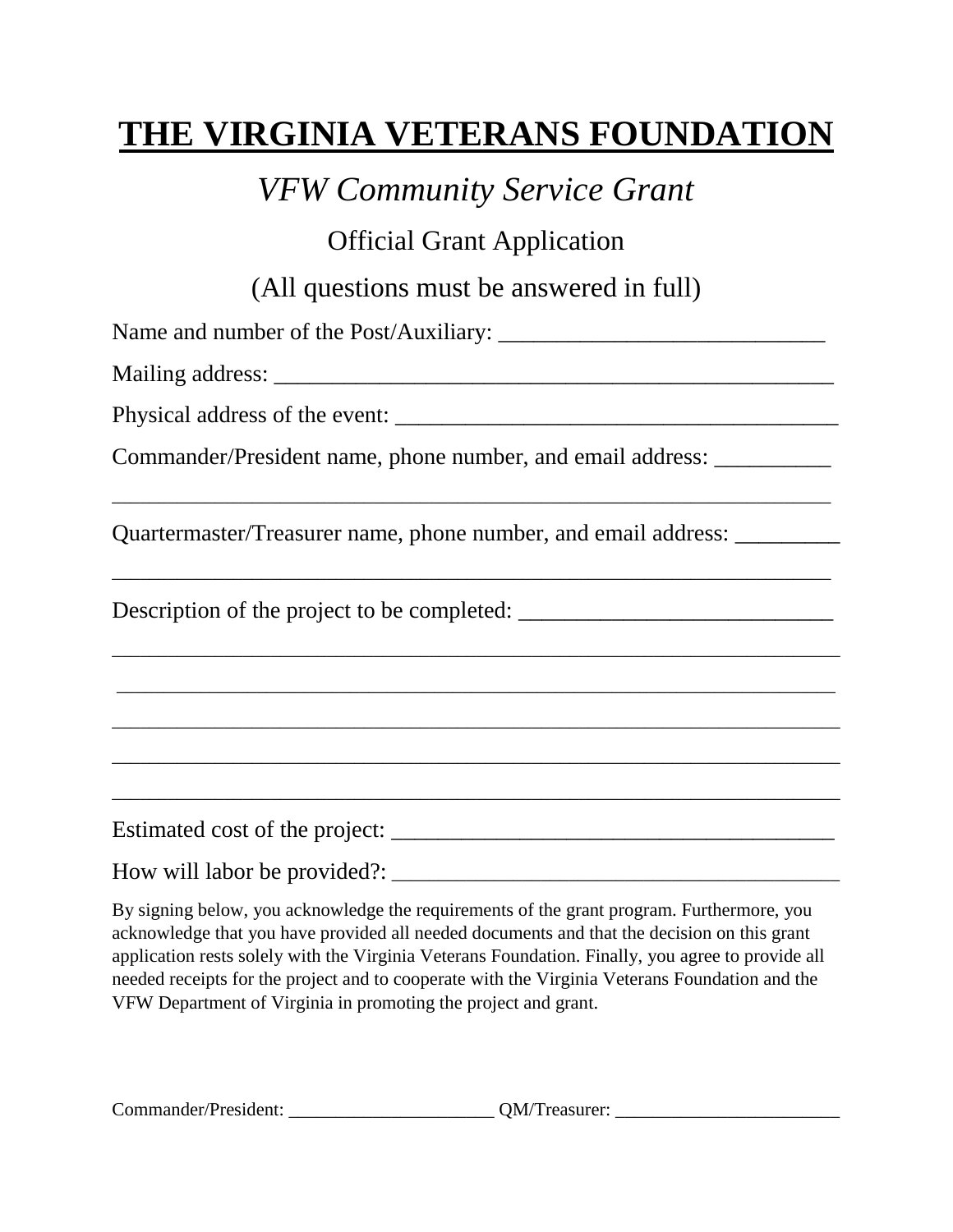## *VFW Post Home Improvement Grant*

The purpose of the VFW Post Home Improvement Grant is to assist VFW Posts in Virginia who need assistance with funding projects to improve, expand, or repair their Post home. The will be of six (6) grants worth up to \$500 each for the 2019-2020 year. All requirements must be met, or the Post will be required to return the grant, in part or in whole, depending on the circumstances.

The requirements of the grant are as follows:

- 1) The project must be initiated and completed in the period of July  $1<sup>st</sup>$ , 2019 through June  $30^{th}$ , 2020.
- 2) The VFW Post in question must have a current non-profit status on file with the Internal Revenue Service (IRS) and the Post must provide the IRS paperwork proving this.
- 3) The Post must be in good standing with the VFW National Headquarters and the Department of Virginia.
- 4) The Post must own or lease the Post and must provide a copy of the documents showing either ownership or a current lease. For Posts who lease the property, there must be at least 2 years remaining on the lease to receive a grant.
- 5) The Post must not allow smoking in their Post building but may use the grant to repair damage after voting to ban smoking. A ban on smoking is defined as no smoking allowed inside the building of the Post home. It may be allowed outside of the building.
- 6) Receipts for the project must be provided and payment of the grant will not occur until this is done with all payments coming after project completion.
- 7) Should the project costs total less than \$500 once completed, the balance of the grant will not be paid. Additional projects may not be added to an approved grant. Alterations to an approved grant require approval by the Virginia Veterans Foundation before the grant can be claimed.
- 8) The VFW Post receiving the grant must agree to allow the VFW Department of Virginia and Virginia Veterans Foundation the opportunity to promote the project on social media, in official communications, and in other forms of marketing.
- 9) The grant will only cover materials and the Post is responsible for providing labor. This can be done through paying for labor or by doing the work themselves.
- 10) All decisions on grants are final and will be made by the Board of Directors for the Virginia Veterans Foundation.
- 11) Funding from this grant program may be combined with other grants but the total of the funding received cannot exceed actual costs and the amount received from this grant may be reduced accordingly.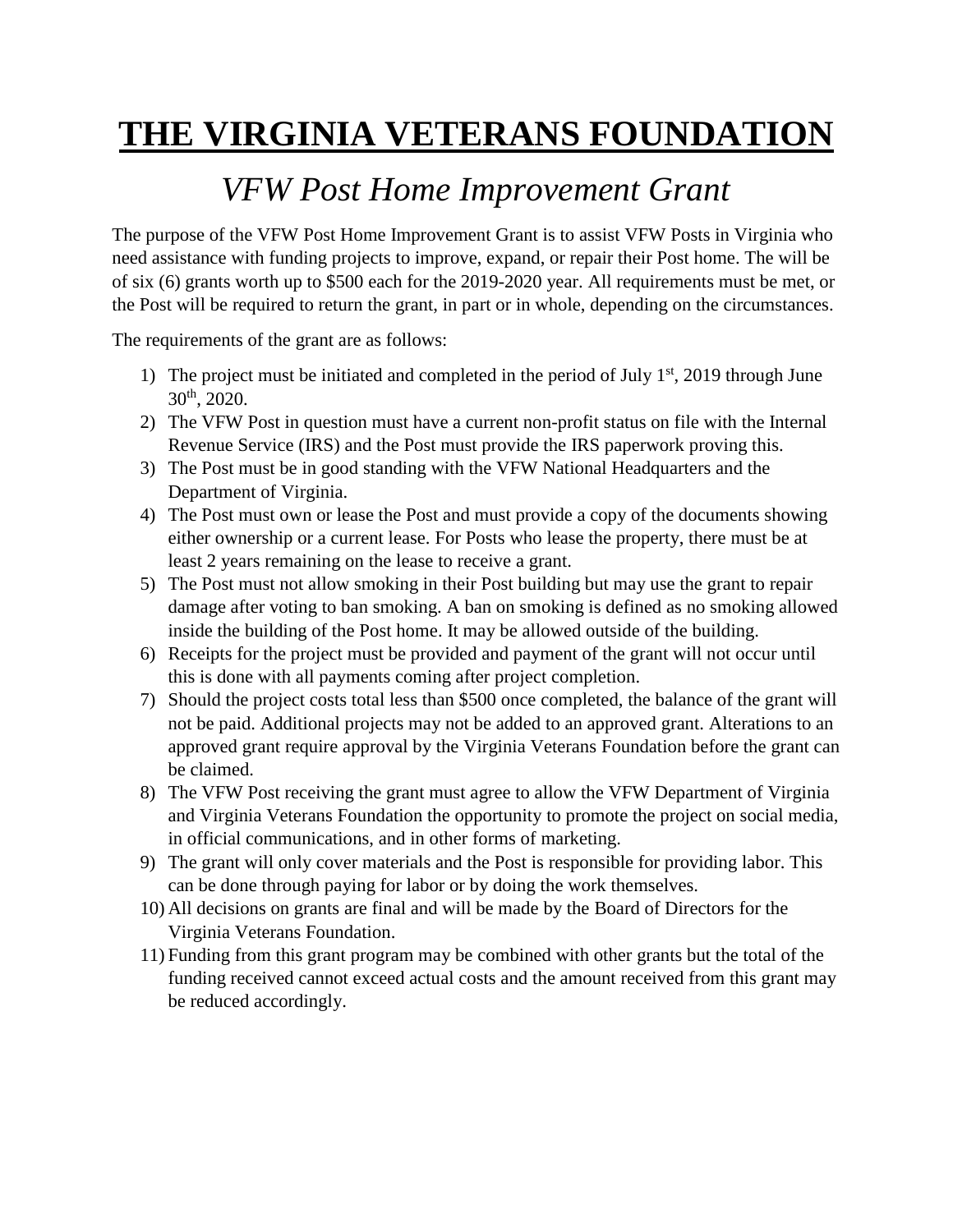*VFW Post Home Improvement Grant*

Official Grant Application

(All questions must be answered in full)

Name and number of the Post: \_\_\_\_\_\_\_\_\_\_\_\_\_\_\_\_\_\_\_\_\_\_\_\_\_\_\_\_\_\_\_\_\_\_\_\_\_ Post mailing address: \_\_\_\_\_\_\_\_\_\_\_\_\_\_\_\_\_\_\_\_\_\_\_\_\_\_\_\_\_\_\_\_\_\_\_\_\_\_\_\_\_\_\_\_ Physical address of the Post: Post Commander name, phone number, and email address: \_\_\_\_\_\_\_\_\_\_\_\_\_\_\_\_\_\_\_\_\_\_\_\_\_\_ \_\_\_\_\_\_\_\_\_\_\_\_\_\_\_\_\_\_\_\_\_\_\_\_\_\_\_\_\_\_\_\_\_\_\_\_\_\_\_\_\_\_\_\_\_\_\_\_\_\_\_\_\_\_\_\_\_\_\_\_\_\_\_\_\_\_\_\_\_\_\_\_\_\_\_\_\_ Post Quartermaster name, phone number, and email address: \_\_\_\_\_\_\_\_\_\_\_\_\_\_\_\_\_\_\_\_\_\_\_\_\_\_\_\_\_\_\_\_\_\_\_\_\_\_\_\_\_\_\_\_\_\_\_\_\_\_\_\_\_\_\_\_\_\_\_\_\_\_\_\_\_\_\_\_\_\_\_\_\_\_\_\_\_ Description of the project to be completed: \_\_\_\_\_\_\_\_\_\_\_\_\_\_\_\_\_\_\_\_\_\_\_\_\_\_\_\_\_\_\_\_\_\_\_\_\_\_\_\_\_\_\_\_\_\_\_\_\_\_\_\_\_\_\_\_\_\_\_\_\_\_\_\_\_\_\_\_\_\_\_\_\_\_\_\_\_\_ \_\_\_\_\_\_\_\_\_\_\_\_\_\_\_\_\_\_\_\_\_\_\_\_\_\_\_\_\_\_\_\_\_\_\_\_\_\_\_\_\_\_\_\_\_\_\_\_\_\_\_\_\_\_\_\_\_\_\_\_\_\_\_\_\_\_\_\_\_\_\_\_\_\_\_\_\_ \_\_\_\_\_\_\_\_\_\_\_\_\_\_\_\_\_\_\_\_\_\_\_\_\_\_\_\_\_\_\_\_\_\_\_\_\_\_\_\_\_\_\_\_\_\_\_\_\_\_\_\_\_\_\_\_\_\_\_\_\_\_\_\_\_\_\_\_\_\_\_\_\_\_\_\_\_\_ \_\_\_\_\_\_\_\_\_\_\_\_\_\_\_\_\_\_\_\_\_\_\_\_\_\_\_\_\_\_\_\_\_\_\_\_\_\_\_\_\_\_\_\_\_\_\_\_\_\_\_\_\_\_\_\_\_\_\_\_\_\_\_\_\_\_\_\_\_\_\_\_\_\_\_\_\_\_ \_\_\_\_\_\_\_\_\_\_\_\_\_\_\_\_\_\_\_\_\_\_\_\_\_\_\_\_\_\_\_\_\_\_\_\_\_\_\_\_\_\_\_\_\_\_\_\_\_\_\_\_\_\_\_\_\_\_\_\_\_\_\_\_\_\_\_\_\_\_\_\_\_\_\_\_\_\_ Estimated cost of the project: \_\_\_\_\_\_\_\_\_\_\_\_\_\_\_\_\_\_\_\_\_\_\_\_\_\_\_\_\_\_\_\_\_\_\_\_\_\_ How will labor be provided?: \_\_\_\_\_\_\_\_\_\_\_\_\_\_\_\_\_\_\_\_\_\_\_\_\_\_\_\_\_\_\_\_\_\_\_\_\_\_\_\_\_\_\_\_\_\_\_\_ By signing below, you acknowledge the requirements of the grant program. Furthermore, you

acknowledge that you have provided all needed documents and that the decision on this grant application rests solely with the Virginia Veterans Foundation. Finally, you agree to provide all needed receipts for the project and to cooperate with the Virginia Veterans Foundation and the VFW Department of Virginia in promoting the project and grant.

Post Commander: \_\_\_\_\_\_\_\_\_\_\_\_\_\_\_\_\_\_\_\_\_\_ Post Quartermaster: \_\_\_\_\_\_\_\_\_\_\_\_\_\_\_\_\_\_\_\_\_\_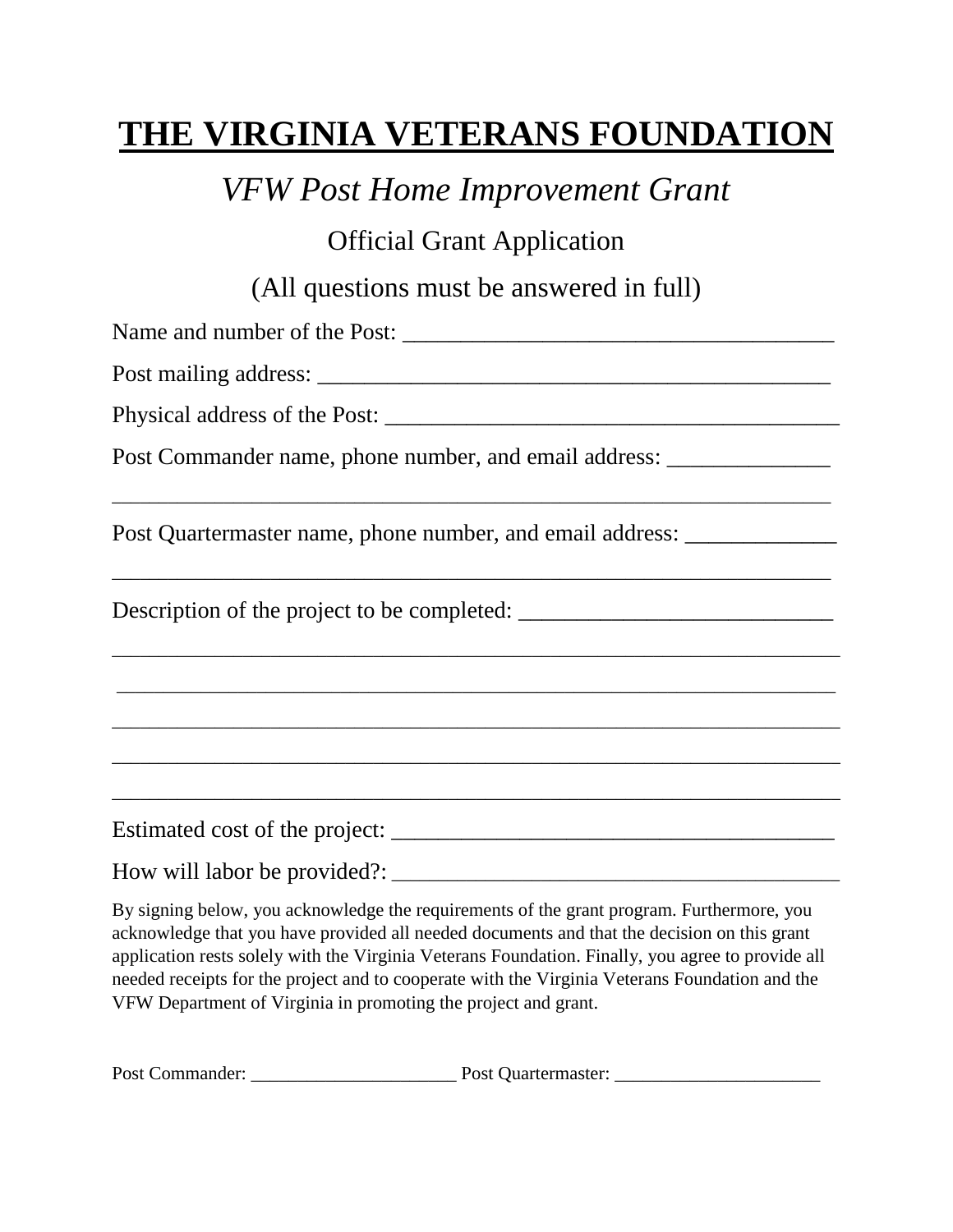**Golf Sponsorship Opportunities** 

Gold Hole Sponsor: \$200.00 (\$10.00 off per player, teams will pay \$55.00 per player)

Silver Hole Sponsor: \$100.00

Hole Sponsors will have your Name or Company Name displayed at holes throughout the golf course.

**POC: Michael Merriman** 757-632-6621 dabears2522@yahoo.com

DONATION OF ANY ITEMS/SERVICES WHICH CAN BE RAFFLED OFF OR GIVEN AWAY AS DOOR ARE BE GREATLY APPRECIATED. PLEASE CONTACT ME AND I WILL PICK UP ITEMS THAT WILL BE DONATED.



**TOURNAMENT SPONSORS** 







**VFW Post 392 18th Annual Tommy Schryver Memorial Golf Classic** 









INFORMATION RELATED CAPABILITIES, LLC







# Open to everyone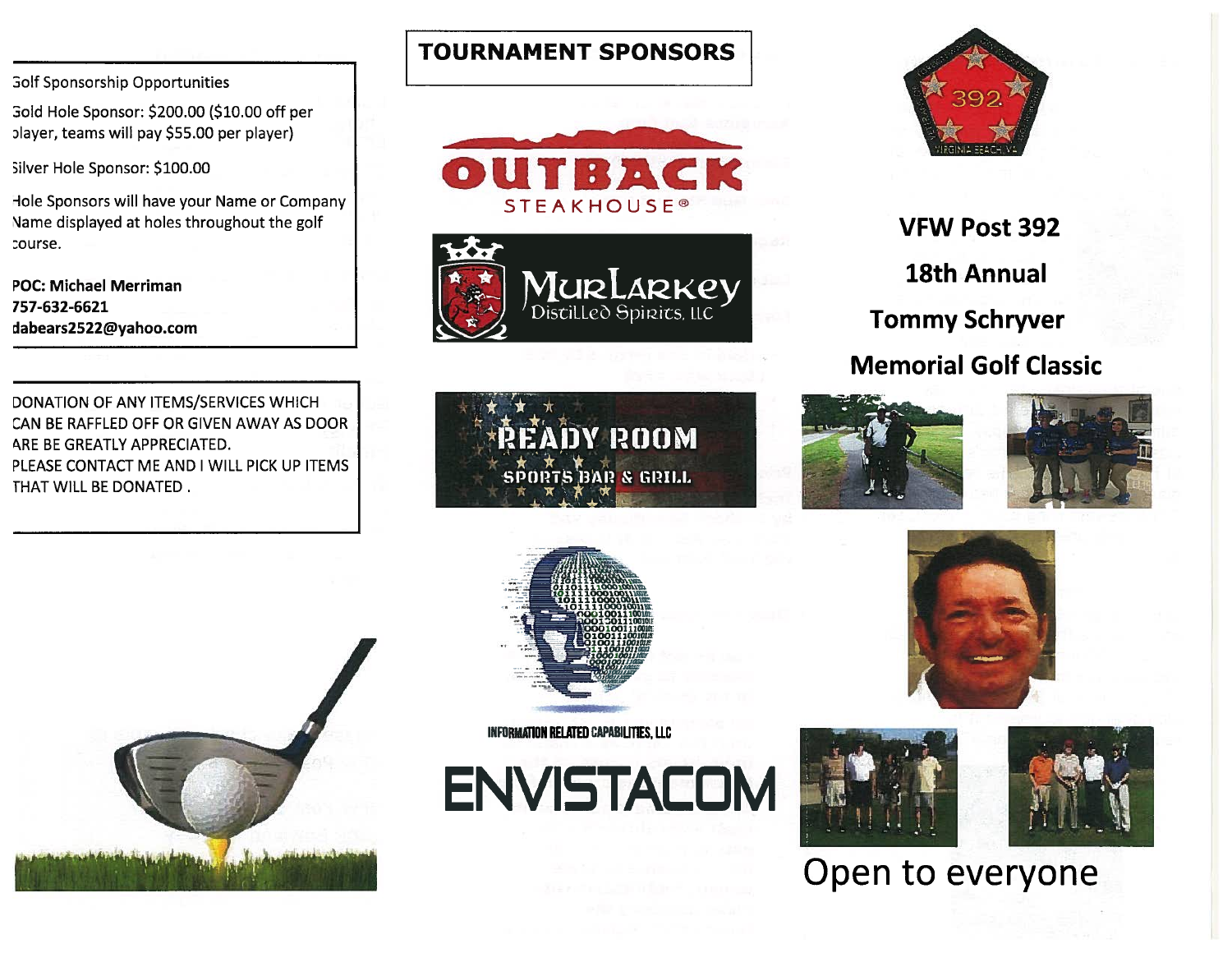### **About Tommy Schryver.**

Born May 17, 1938, Harold "Tommy Schryver, was a lifetime member of VFW Post 392. He was a member of the Military Order of the Cooties Pup Tent 9 and performed many volun-

![](_page_16_Picture_2.jpeg)

teer acts. Each year he would organize a trip to Atlantic City for the members of Post 392. Tommy organized many golf tournaments for VFW Post 392.

Tommy was a Retired PR1 and was one of the original Chuting Star members (he broke his arm and leg during one of the jumps). He worked closely with the Children's Hospital of Kings Daughters. His name is placed on the highest beam for the CHKD newest wing built in 1990, (an honor only presented to a select few).

Above all, Tommy believed in getting together for a cause and enjoying the friendship of others. In honor of Tommy Schryver, who passed away on December 21, 2000, VFW Post 392 hosts an Annual Memorial golf tournament in remembrance of "Tommy".

![](_page_16_Picture_6.jpeg)

### **Tournament Information:**

**Location: Naval Air Station Oceana, Aeropines Golf Club** 

Date: October 5th 2019

**Shot Gun Start: 8 a.m.** 

Registration: begins at 6:30 a.m.

Cut off Date: September 21st, 2019

**Format 4 Person Best Ball Prizes** 

- \* Hole in one prize: \$10,000 (Split with VFW)
- **Closest to the pin**
- \* Longest Drive for Men/Women

Price: \$65.00 per person

Includes prizes, dinner served by Outback Steakhouse and **Cocktails/Beer/Soft Drinks at** the VFW Post 392.

Things to note:

- You do not have to be a VFW member to participate, open to the general public.
- All participants must provide their full name as it reads on their drivers license on the tournament registration form
- All tournament participants must enter through main gate and provide a valid drivers license or State issued identification with name matching the tournament registration form

### **Plaver Information:**

| Drivers license: The Contract of the Drivers license: |  |
|-------------------------------------------------------|--|
|                                                       |  |
|                                                       |  |
|                                                       |  |
| Drivers license:_________________                     |  |
| Golfer 3:_____________________                        |  |
|                                                       |  |
|                                                       |  |
| Drivers license:________________                      |  |
|                                                       |  |
| Phon <u>e: __________________________</u>             |  |
| Email:                                                |  |
| Drivers license:_______________                       |  |
|                                                       |  |

If you need base access, please provide a valid driver's license number.

Please make checks payable to: VFW Post 392 or mail to:

VFW Post 392 2408 Bowland Parkway Virginia Beach, VA 23454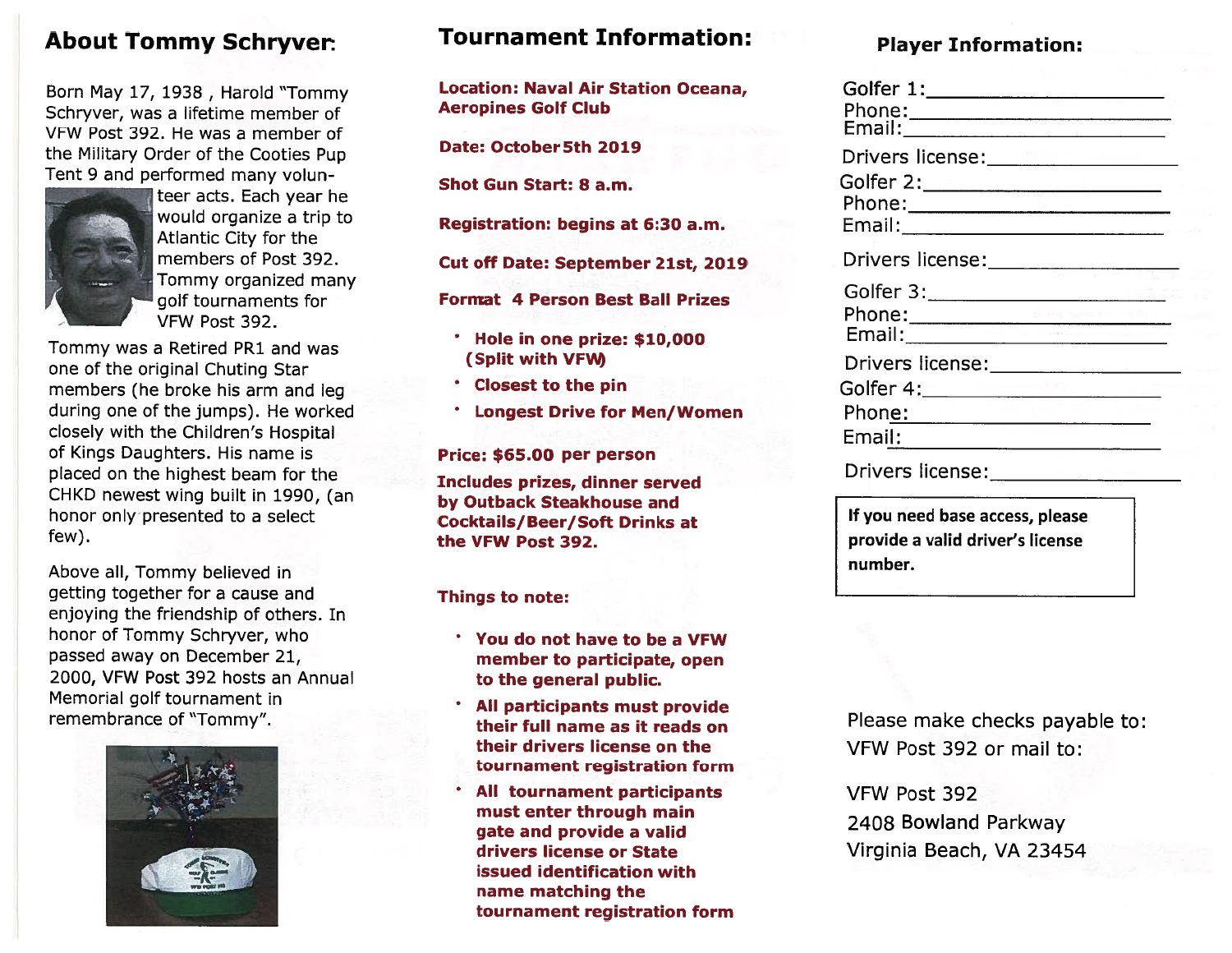![](_page_17_Picture_0.jpeg)

Veterans of Foreign Wars of the United States **General MacArthur Memorial Post 392 2408 Bowland Parkway** Virginia Beach. VA 23454-5207 Phone: (757) 486-5875 Fax: (757) 486-3576 E-Mail: vfwpost392@gmail.com

#### **Dear Sir or Madam,**

On behalf of General MacArthur Memorial Post 392 Commander Neil A. Siegfried, greetings.

Each year, VFW Post 392, with combined membership of approximately 2300 members, host our annual Tommy Schryver Memorial Golf Classic. This year will be the 18th year of this event, which serves as both a memorial celebration of an outstanding serviceman and community leader, as well as a fund raising event in support of our local veteran community. All proceeds derived from this tournament are directed entirely towards assisting our local veterans, both in the local community and also those that are hospitalized. It is our hope, that with the assistance of the fine business people of the community, such as yourself, we will be able to continue to provide assistance to those in need as we have in the past.

This year's golf tournament will be held on Saturday, October 5<sup>th</sup>, 2019 at NAS Oceana Aeropines Golf Course in Virginia Beach. A cardinal element in our attempt to raise funds in conjunction with this tournament is the assistance of the business community. We really and truly need help in this endeavor.

We are soliciting your assistance in donating any items/services which may either be raffled off or given away as door prizes. We are also in need of hole sponsors. Your name or company will be displayed in a most favorable manner, allowing participants to becomes aware of your involvement in the endeavor. We are seeking sponsorship help in the form of two tiers:

Gold Tournament Hole Sponsorship at \$200.00 Silver Tournament Hole Sponsorship at \$100.00

We are thankful for your past assistance and hope you will continue to help us. The federal, state and local governments recognize the VFW as a tax-free organization. Any donations made by you are 100 percent tax deductible. If you have any questions, please contact one of our Golf Committee members:

Michael Merriman, 757-632-6621, dabears2522@yahoo.com Duane Gordon, 757-635-2473, dgordon@envistacom.com Ed Evans, 757-651-2280, ed 1198@yahoo.com Dinah Devins Doyle, 757-560-0493, n2runnl@yahoo.com Tina Gordon, 757-613-6245, jadtg@aoLcom Daryl Baker Jr., 757-202-0374, Darylbaker 73@me.com

Our goal is to raise as many funds as possible to assist our veterans in need, all donations are greatly appreciated. All proceeds from this endeavor stay inside our Post for the above reason.

cerelv

**Michael Merriman Golf Tournament Chairman** 

Tax ID: 54-1119242

**Commander** Neil A. Siegfried

**Senior Vice Commander** John W. Flavin

Junior Vice Commander Troy J. Wagers

> **Ouartermaster John H. Phillips**

Judge Advocatee David R. Goldstein

> Chaplain Maria Cassidy

**Surgeon** Robert L. Cardona

> 1 Year Trustee **Hal Casey**

2 Year Trustee Robert L. Cardona

**3 Year Trustee** Theresa J. DeChamplain

**Adjutant** Michael T. Marushia, Sr.